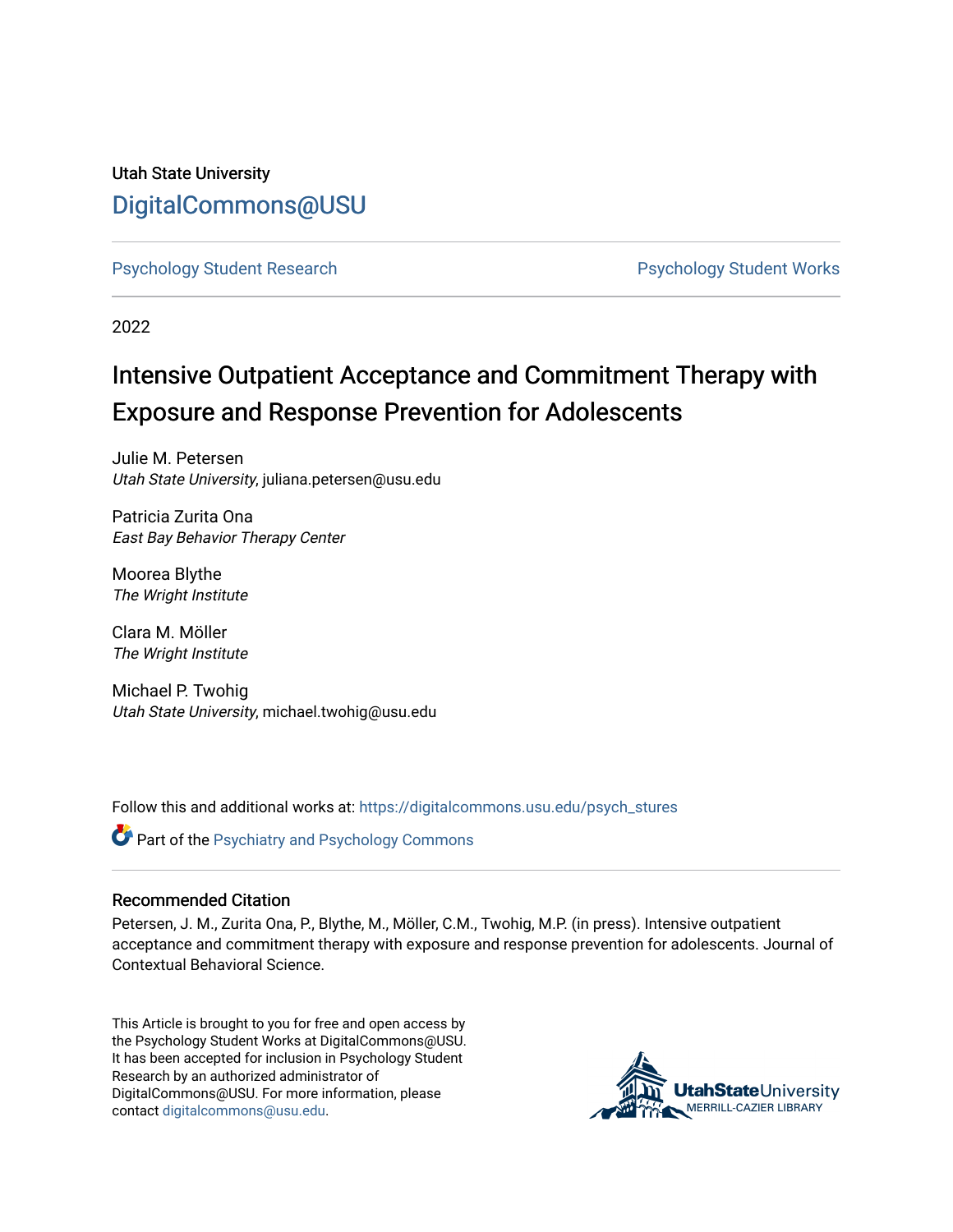Intensive Outpatient Acceptance and Commitment Therapy with Exposure and Response Prevention for Adolescents

Julie Petersen, M.S.<sup>1</sup>

Patricia Zurita Ona, Psy.D.<sup>2</sup>

Moorea Blythe, M.A.<sup>3</sup>

Clara M. Möller, M.S.<sup>3</sup>

Michael Twohig, Ph.D.<sup>1</sup>

<sup>1</sup>Utah State University, Logan, UT <sup>2</sup>East Bay Behavior Therapy Center, Walnut Creek, CA <sup>3</sup>The Wright Institute, Berkeley, CA

Corresponding author: Julie M. Petersen, M.S. Department of Psychology Utah State University 2810 Old Main Hill, Logan, UT 84322 (435) 527-5140 Juliana.petersen@usu.edu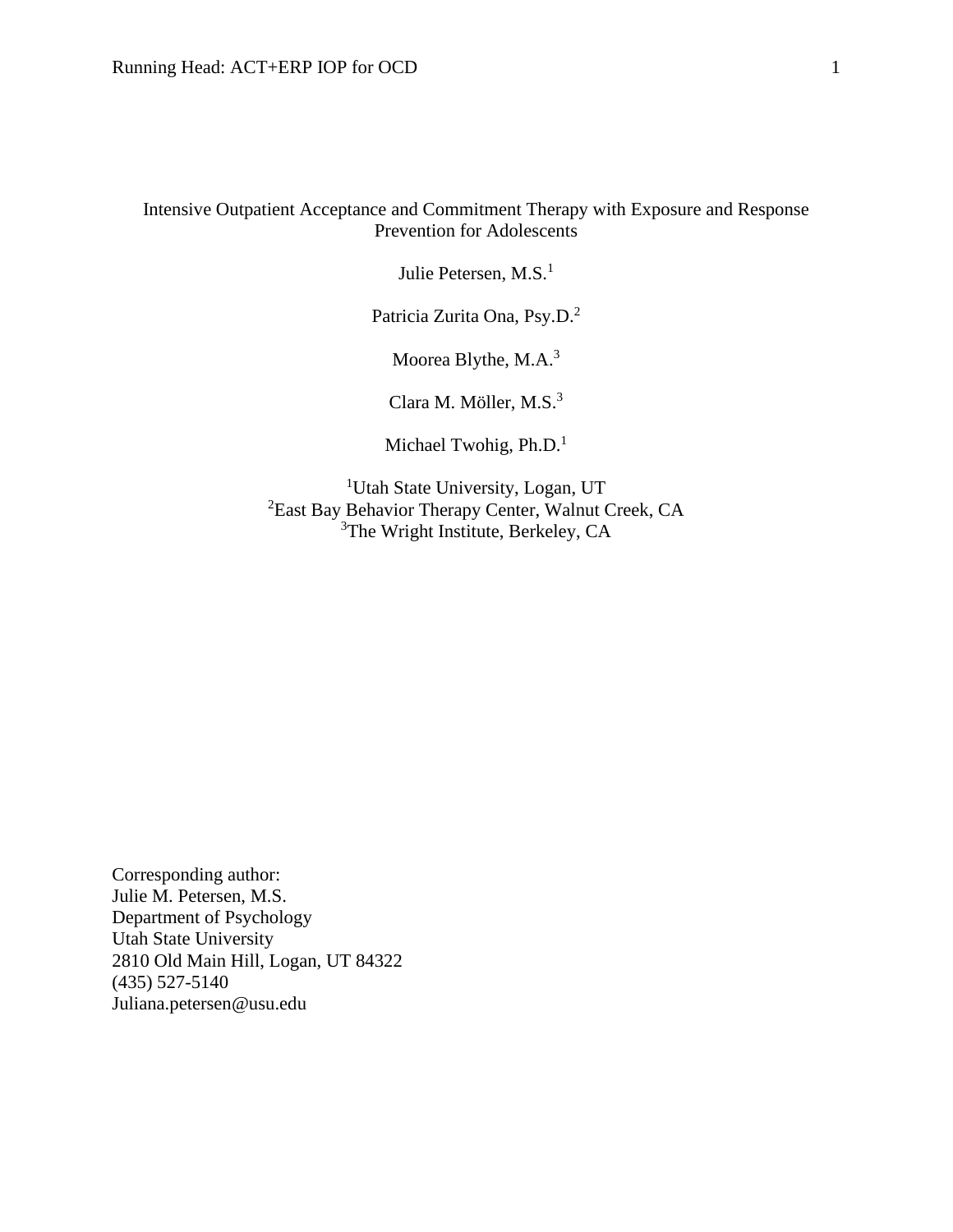### **Abstract**

Intensive treatments for youth obsessive-compulsive disorder (OCD) are important and underresearched. This study used three adolescent cases to assess the preliminary efficacy of an intensive treatment combining acceptance and commitment therapy (ACT) with exposure and response prevention (ERP) for OCD. Participants received intensive treatment for 15 hours per week for three weeks. Assessments were collected at pre-treatment, weekly during treatment, and at posttreatment. All participants ended treatment in the mild range of OCD severity with 32- 60% reductions in symptoms. Participants also reported notable improvements in psychological flexibility and ended treatment in the non-clinical range of depression, anxiety, and stress. These results indicate promise and preliminary support for the use of ACT+ERP in intensive settings for adolescents with OCD. This paper focuses on the clinical application of these techniques.

*Keywords*: acceptance and commitment therapy, obsessive-compulsive disorder, adolescents, intensive treatment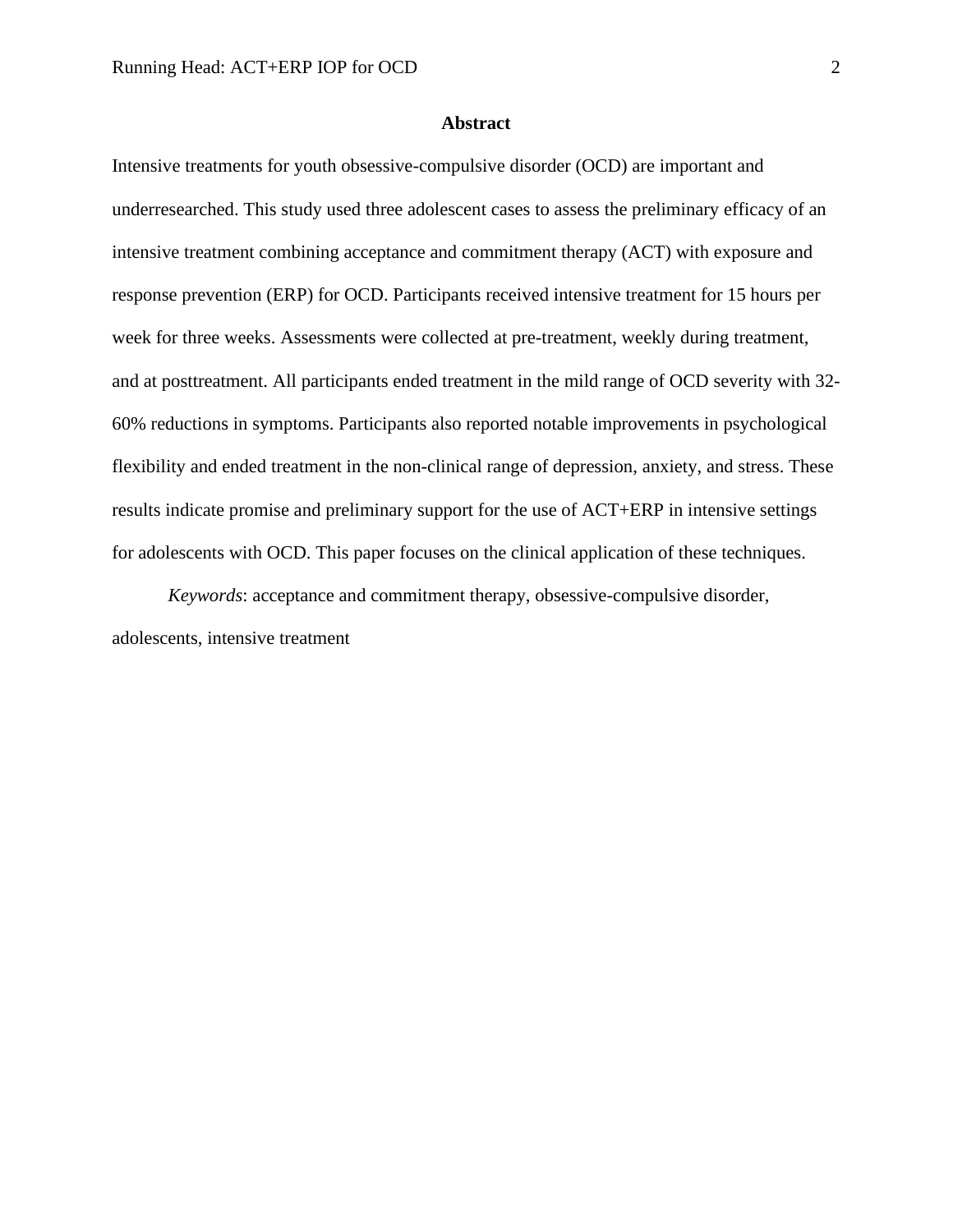## **Intensive Outpatient Acceptance and Commitment Therapy with Exposure and Response Prevention for Adolescents**

Access to effective, evidence-based treatments for youth struggling with mental health concerns remains a challenge. Because access is often low or otherwise difficult due to life circumstances (e.g., time commitment to treatment, travel for appointments), there is a need to have effective intensive treatment options available. Intensive programs range in their length and format; some involve 14 sessions over two weeks (Storch et al., 2007), sessions twice daily for five days (Whiteside, Brown, & Abramowitz, 2008), or 16 hours of treatment over the course of one to two weeks (Veale et al., 2016). Intensive treatments allow for individuals to travel and stay near or at evidence-based treatment centers and/or providers for short periods of time rather than making long commutes (Whiteside & Jacobsen, 2010). Intensive treatments may be especially useful for youth, particularly during school breaks in order to reduce the impact of symptoms on daily life without missing large portions of school or extracurricular activities. Intensive programs may also help sustain motivation in youth where the ability to focus and engage in treatment differs across weeks (Lewin et al., 2005). Intensive treatment formats have been used to treat a range of pediatric anxiety disorders (Gallo et al., 2012) and obsessivecompulsive disorder (Storch, Mariaskin, & Murphy, 2009; Whiteside et al., 2008; Whiteside & Jacobsen, 2010).

On the whole, there is a wide base of evidence available supporting the use of intensive cognitive-behavior therapy (i.e., exposure and response prevention; ERP) for both adult and pediatric OCD (Storch et al., 2009). Intensive programs for OCD involve daily or twice daily 90 minute sessions, as opposed to a weekly 50-minute approach or the biweekly 90-minute session format of traditional ERP (Foa, Yadin, & Lichner, 2012). These intensive formats may be especially beneficial for exposure augmentation because intensive exposures are longer and more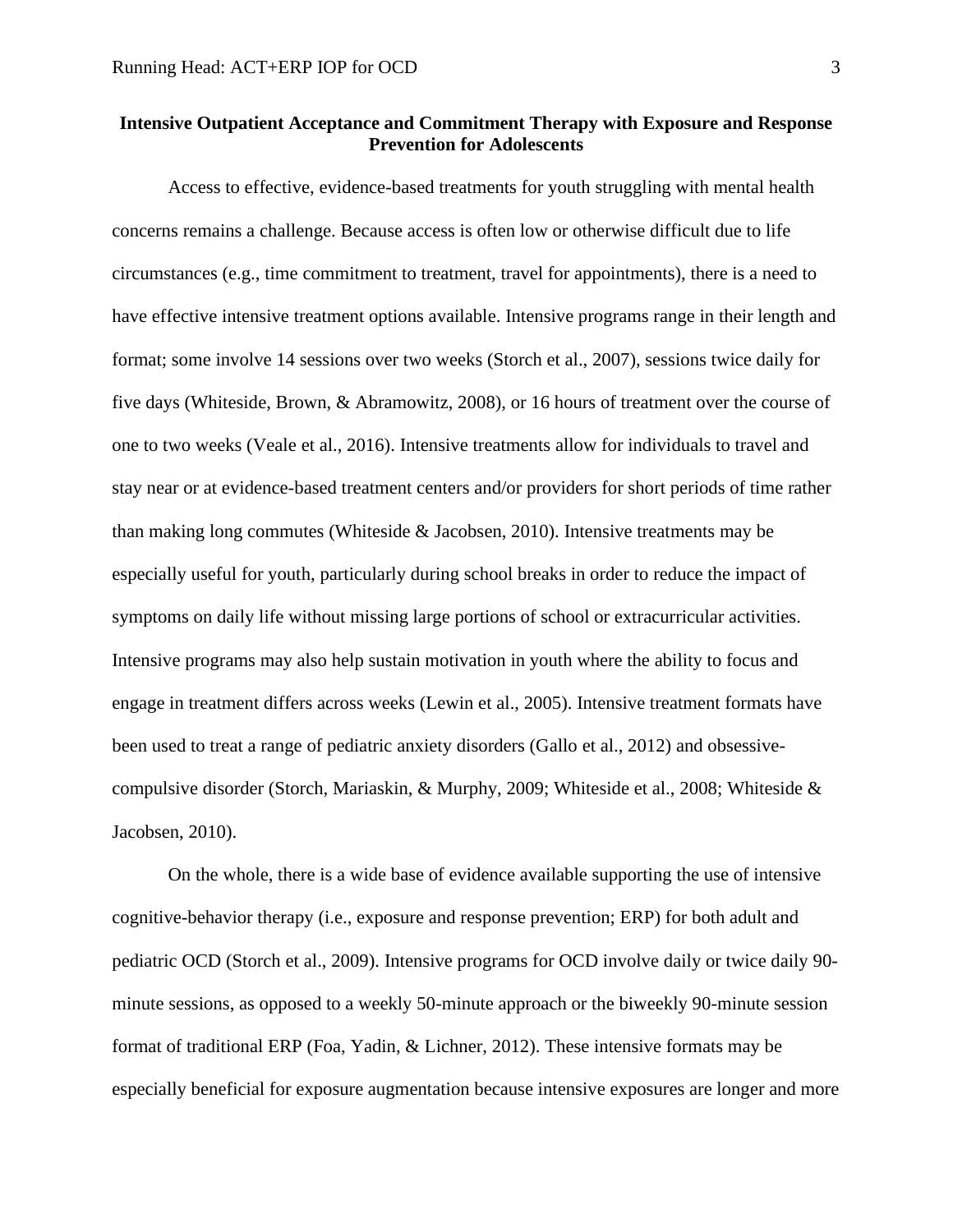continuous than those in weekly therapy (Lewin et al., 2005). There is also some evidence that greater contact with the therapist in an intensive format may bolster therapy attendance, adherence to skills, and familial involvement in treatment (Deacon & Abramowitz, 2006; Guo et al., 2020; Whiteside & Jacobsen, 2010). Furthermore, while traditional outpatient exposure therapy shows promising effects, many youths do not respond to treatment or relapse following standard weekly outpatient care (i.e., ERP and selective serotonin reuptake inhibitors; McGuire et al., 2015). Because OCD is understood to be a chronic and lifelong condition without effective treatment (Micali et al., 2010; Stewart et al., 2004), it is important to investigate more intensive approaches to pediatric OCD treatment, both in the format (i.e., time spent in therapy) and delivery of exposure therapy (i.e., therapeutic adaptations).

While ERP is the well-known, "gold-standard" of OCD treatment for adults and youth (Geller & March, 2012), remission rates range from 49-53% in youth (Öst et al., 2016). This high rate of remission may suggest a need for further exploration of treatment options in order to enhance response rates to evidence-based treatment for OCD. In the past two decades, there has been a rise in "third-wave" approaches for the treatment of anxiety and OCD, particularly acceptance and commitment therapy (ACT), as seen in the important review by Bluett and colleagues (2014). More specifically, there is growing support for ACT and ACT-enhanced ERP (Bluett et al., 2014; Twohig et al., 2018) as feasible and effective alternative treatments for OCD in adults and adolescents (Armstrong, Morrison, & Twohig, 2013; Shabani et al., 2019). However, the research on ERP strongly outweighs the research that is currently available on ACT. Because preliminary findings suggest ACT as a promising alternative and/or treatment enhancer to ERP, it is important to advance the research on ACT as an evidence-based treatment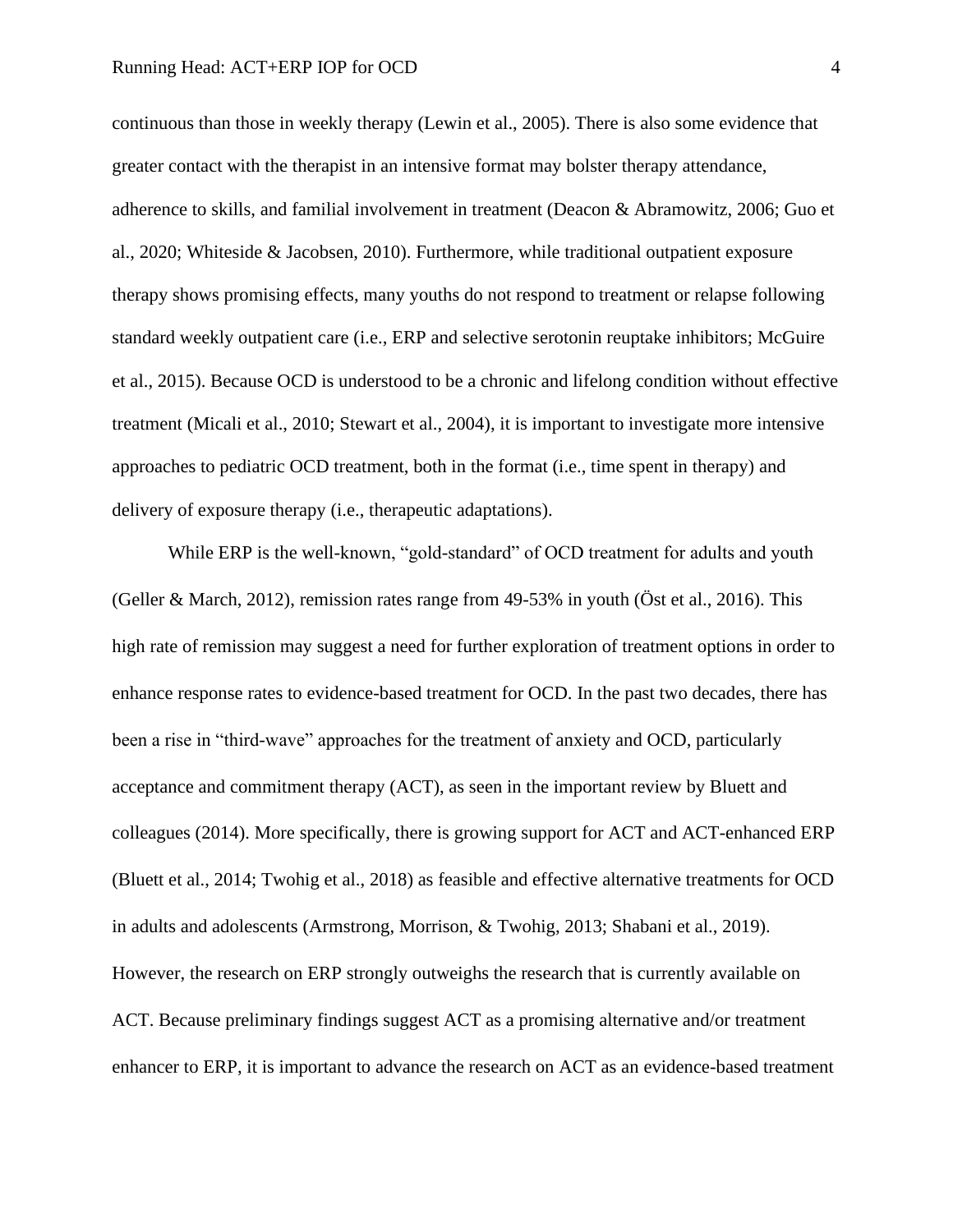option for youth with OCD. Additionally, further research is particularly important given that ERP is not effective for all youth.

In the treatment of OCD, ACT seeks to enhance psychological flexibility by creating new relationships with obsessive thoughts and anxious feelings. The purpose of changing one's relationship with internal experiences is to increase engagement in meaningful activities, rather than trying to decrease the obsession or avoid anxiety. Psychological inflexibility has been repeatedly shown to predict OCD symptoms and mediate OCD treatment outcomes (Ong et al., 2020); ACT is supported in targeting psychological inflexibility and decreasing OCD symptoms and functional impairment (Twohig, Vilardaga, Levin, & Hayes, 2015). Enhancing psychological flexibility also theoretically aids with elements of ERP such as response prevention and exposure engagement (Twohig et al., 2015), further emphasizing the utility of that ACT can bring to the treatment of OCD. Finally, ACT processes such as acceptance of obsessions are predictive of positive outcomes in traditional ERP in an intensive setting (Reid et al., 2017).

An ACT framework has never been researched as a form of intensive treatment for pediatric OCD. Because of ACT's emphasis on functioning over symptom reduction and its promising offer as an alternative, evidence-based treatment for OCD, it is possible that ACTinformed intensive programs may result in enhanced outcomes as the adolescent returns to daily life. In general, this position is supported by previous work showing psychological flexibility is a key component of fostering exposure exercises (e.g.,Levitt, Brown, Orsillo, & Barlow, 2004; Reid et al., 2017). An ACT-framework for exposure-based OCD treatment includes values exploration; an adolescent working on values-based exposures may be better equipped to return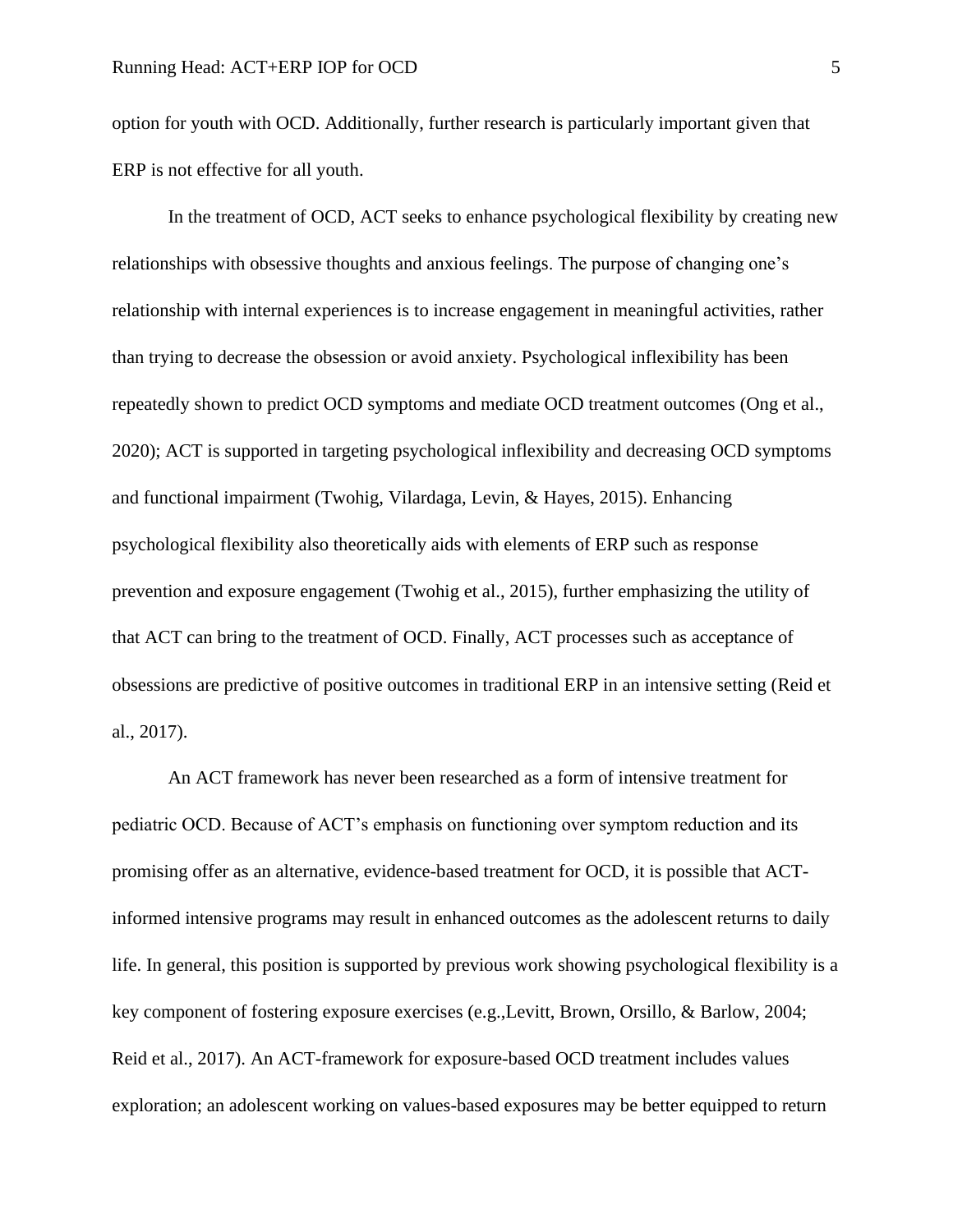to the routine of daily life following an intensive program of exposures for OCD (e.g., using their values as a motivator for a previously avoided social activity). Increased psychological flexibility via ACT in conjunction with ERP may also provide an adolescent with a greater skill set in responding to OCD; for example, using defusion or acceptance skills to improve their response prevention (e.g., viewing their urges to complete a ritual as separate from themselves, a passing cloud in the sky).

However, little research looks at ACT in intensive formats for clinical concerns in adolescents. In one study, a one-to-three-week intensive ACT-based interdisciplinary pain treatment for adolescents with chronic pain resulted in significant improvements in depression and psychological flexibility, as well as functioning and pain acceptance (Kemani et al., 2018). Another study looked at an intensive 3-day ACT group program for adolescent cancer survivors and found high acceptability (Clarke et al., 2020). These preliminary studies collectively suggest that ACT may be acceptable and effective in intensive formats for youth; thus, it is important to consider how an ACT-framework may be utilized to enhance or bolster intensive treatments for OCD in youth, particularly given that ERP is not considered effective for all youth.

The present study uses three case studies to assess the efficacy of an intensive treatment combining ACT with ERP for adolescents with OCD. We predicted that adolescents would report reduced OCD symptoms, improved psychological flexibility, and reduced overall distress (i.e., depression, anxiety, and stress) following the intensive treatment.

### **Methods**

### **Procedure**

To be eligible for the study, participants needed to be an adolescent of 18 years of younger. The participants also needed to have met the diagnostic criteria for OCD as measured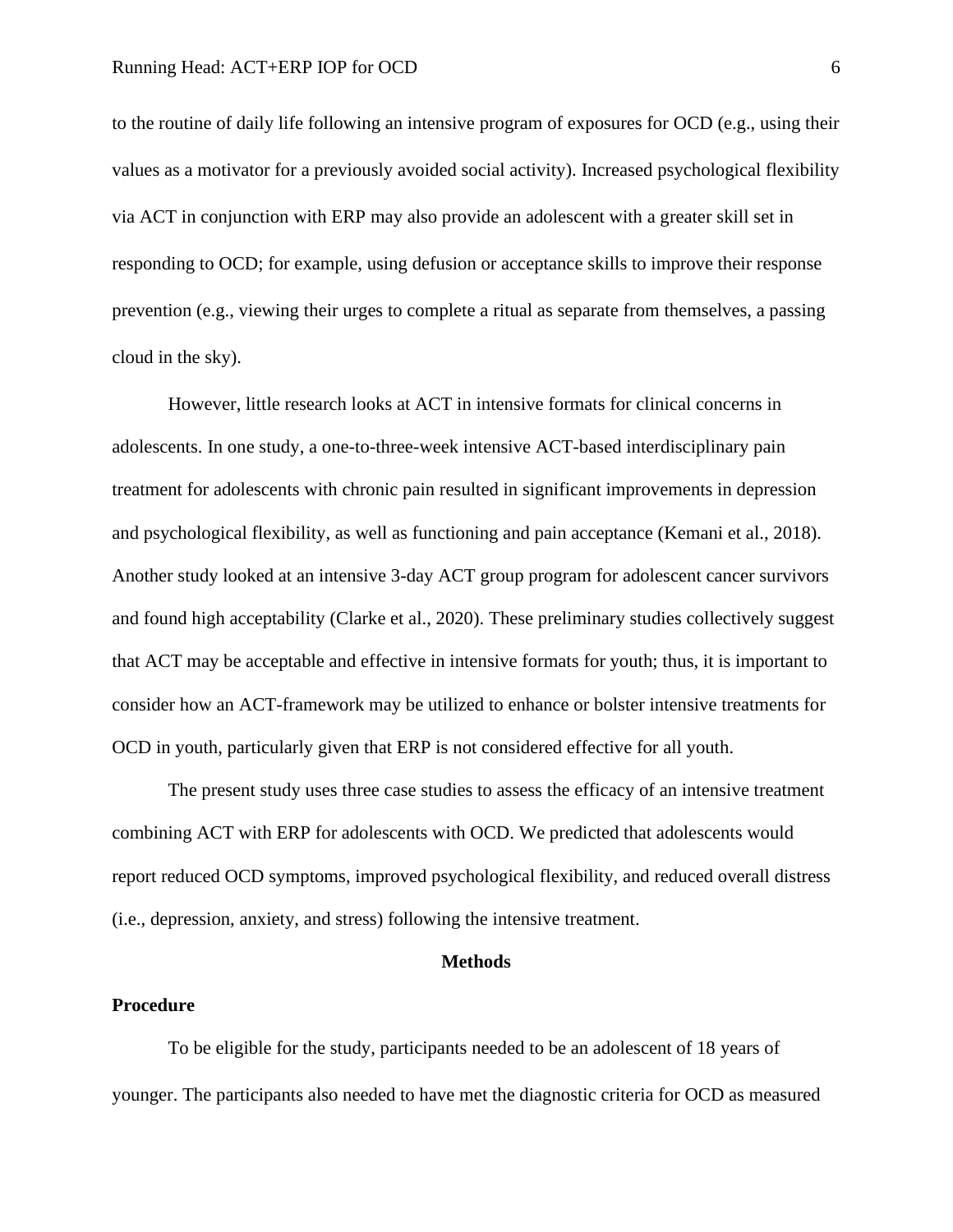by the Children's Yale-Brown Obsessive Compulsive Scale (CY-BOCS). Participants also needed to be fluent in English. Participants were not eligible if they did not meet diagnostic criteria for OCD or if they met diagnostic criteria for thought disorders or schizophrenia. The participants were self-referred for intensive outpatient OCD treatment and began treatment at different timepoints (i.e., not simultaneously). Adolescent participants and a parent provided assent and informed consent, respectively, for participation in research.

Upon meeting inclusion criteria, participants commenced intensive outpatient treatment involving sessions lasting three hours a day, 15 hours per week, for three weeks. The structure and length of this intensive outpatient program is comparable to intensive programs from past research (e.g., Storch et al., 2007; Veale et al., 2016). A specific manual was not used for treatment; rather, the treatment was guided based off of the choice point, values-based exposure menu, and unhooking skills log (see Clinical Intervention section). All assessment and treatment sessions took place at [removed for masked review], a private practice setting that provides specialized treatment for anxiety and OCD. The treatment included 12 hours delivered by a licensed clinical psychologist and three hours by a behavioral coach (delivering services under supervision from the licensed psychologist). The licensed psychologist has extensive past experience in providing ACT, ERP, and ACT+ERP for OCD and related problems (e.g., regular professional trainings since 2006, a nominated Association of Contextual Behavioral Science [ACBS] fellow). The two behavioral coaches were psychology doctoral students trained in ACT and ACT+ERP by a minimum of two multi-day trainings. The doctoral students were supervised by the licensed psychologist. Participants completed weekly assessments at pre-treatment, weeks one through three, and post-treatment (i.e., week four). Data were collected at the beginning of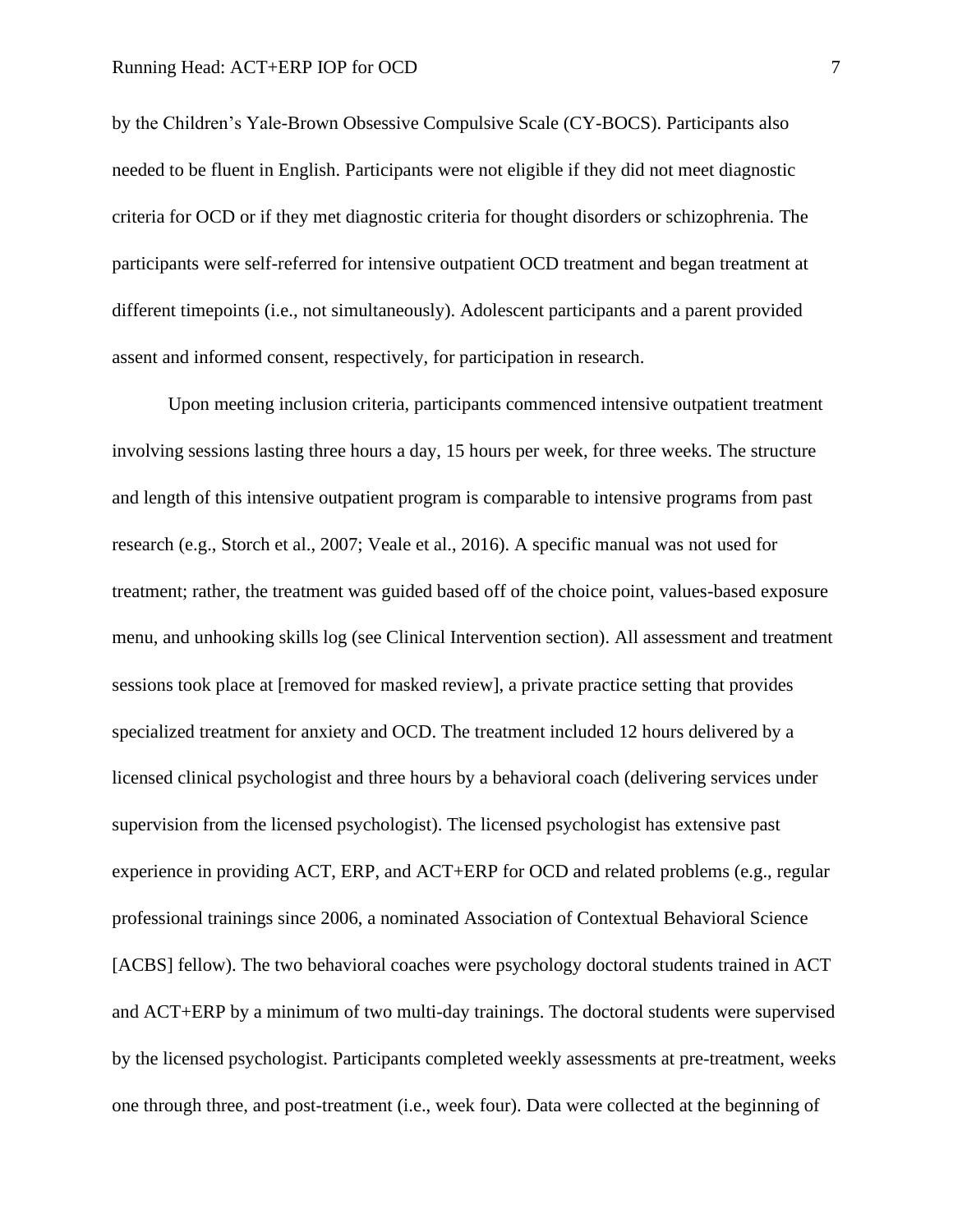each week of intensive treatment. Assessments were provided by the licensed psychologist or the behavioral coaches.

## **Measures**

*Children's Yale-Brown Obsessive Compulsive Scale* (CY-BOCS; Scahill et al., 1997). The Children's Yale-Brown Obsessive Compulsive Scale (CY-BOCS) is a modified version of the Y-BOCS, which was developed for adults with OCD. Similar to the Y-BOCS, the CY-BOCS is a clinician rated, semi-structured instrument designed to assess the severity of OCD symptoms over the course of the previous week. The CY-BOCS is shown to have high internal consistency and validity (e.g.,  $\alpha = .87$ ; Scahill et al., 1997). During the CY-BOCS interview, participants were asked 10 questions about their obsessions and compulsions (e.g., "On average, what is the longest amount of time per day that you are not bothered by obsessive thoughts?", "How long can you go without performing compulsive behavior?"). Clinicians then rate the responses on a scale of 0 (*No symptoms/none*) to 4 (*Extreme*). Scores on the CY-BOCS range from 0 to 40, with scores above eight considered clinical; scores between 8-15 are rated as mild, 16-23 moderate, 24-31 severe, and 32-40 extreme. Based on prior research, treatment responders are those who report greater than or equal to 25% reduction in scores after treatment (e.g., a reduction of 5 points from an initial score of 20). Furthermore, individuals are considered recovered if they report a 45-50% or greater score reduction or a score less than or equal to 14 (e.g., a reduction of 10 points from an initial score of 20; Storch, Lewin, De Nadai, & Murphy, 2010). In the present study, the CY-BOCS was administered by a licensed psychologist or a clinical psychology doctoral student. The doctoral student was trained and supervised in CY-BOCS delivery by the licensed psychologist.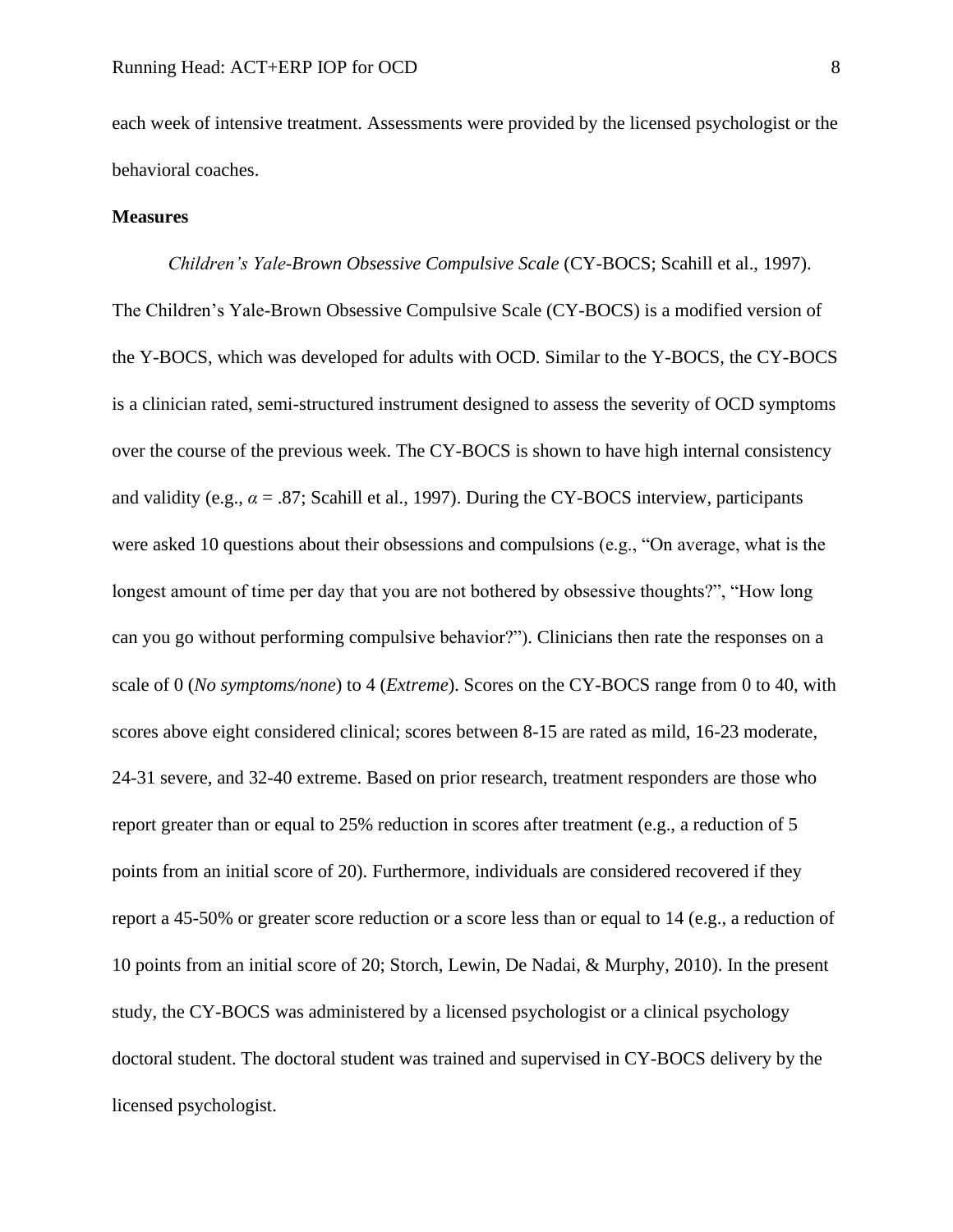*Depression, Anxiety, Stress Scale - 21* (DASS-21; Crawford & Henry, 2003). The DASS-21 is a measure of recent distress (i.e., distress within the last week) with subscales divided into questions related to depression, anxiety, and stress. Participants are asked to rate 21 items on a 4 point Likert scale (0 = *Did not apply to me at all*, *4 = Applied to me very much or most of the time*). Example items include "I felt that I had nothing to look forward to" and "I felt I was close to panic." The DASS-21 has acceptable reliability for all scales and the DASS-21 also possesses adequate convergent and discriminant validity when compared to other similar measures (Crawford & Henry, 2003). The DASS-21 was originally normed on adult population but has established reliability and validity for the DASS-21 total and subscales in adolescent populations around the world (e.g., *α* = .72 - .91 across total and subscale scores; Le et al., 2017; Willemsem et al., 2011).

The DASS-21 is scored in three separate subscales and final scores are doubled to be comparable to the full DASS scores (Lovibond & Lovibond, 1995). Depression scores of nine and above are considered clinical, with 10-13 indicating mild symptoms, 14-20 moderate, 21-27 severe, and greater than 28 as extremely severe. For anxiety, scores of seven and above are considered clinical, with 8-9 rated as mild, 10-14 as moderate, 15-19 as severe, and greater than 20 extremely severe. Lastly, stress scores greater than 14 are considered in the clinical range, with 15-18 rated as mild, 19-25 moderate, 26-33 severe, and greater than 34 extremely severe. Previous research has established 22-33% changes in subscale scores indicate clinically relevant change (Ronk, Korman, Hooke, & Page, 2013).

*The Avoidance and Fusion Questionnaire for Youth* (AFQ-Y; Greco, Lambert, & Baer, 2008). The AFQ-Y is a measure of youth psychological inflexibility, specifically cognitive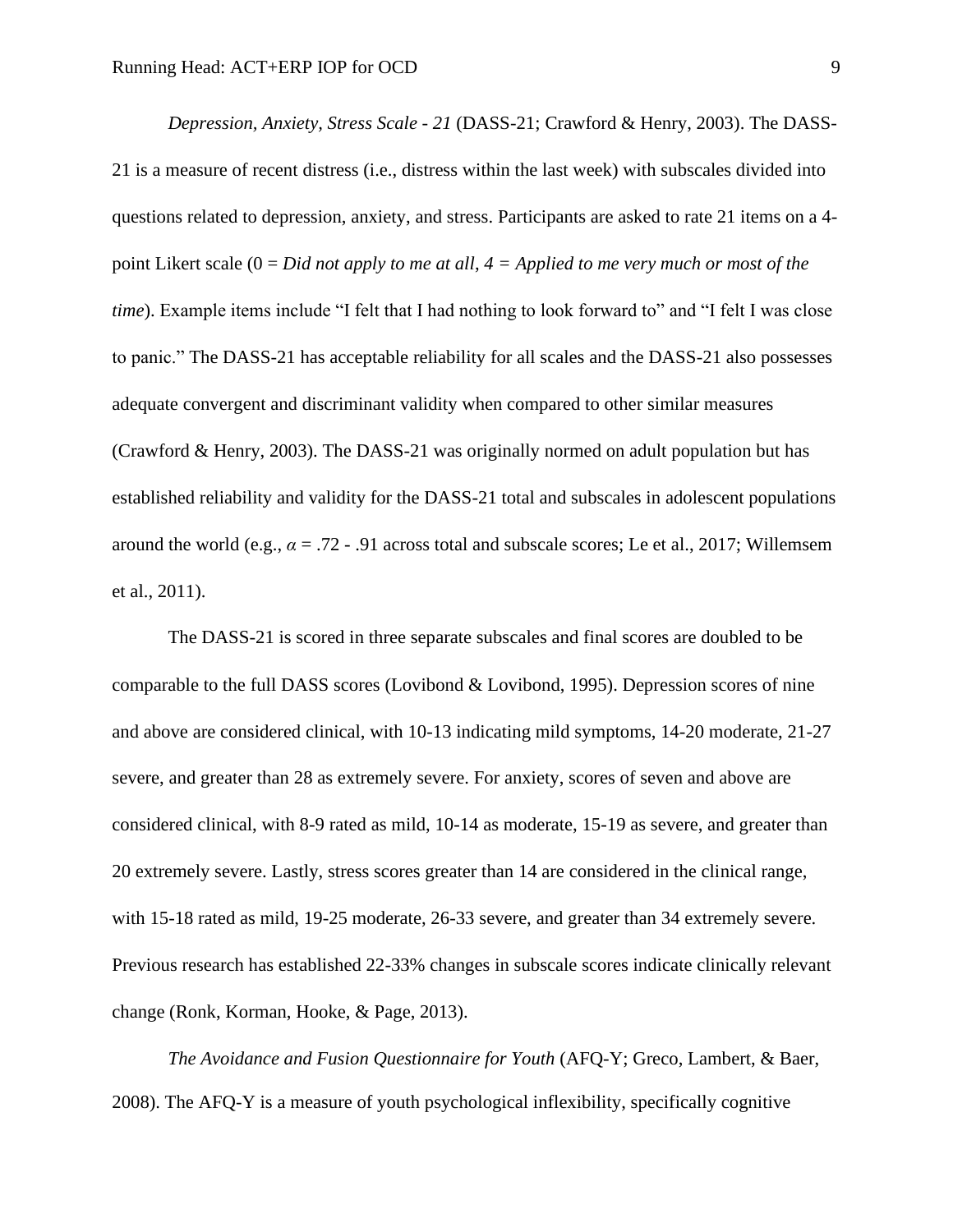fusion and experiential avoidance, in which participants rate 17 items on a five-point Likert scale  $(0 = Not at all true, 4 = Very true)$ . Scores range from 0-68 with higher scores indicating elevated psychological inflexibility. Some example items include statements such as "My life won't be good until I feel happy" and "I stop doing things that are important to me whenever I feel bad." Items on the AFQ-Y have adequate internal consistency reliability and good convergent and construct validity ( $\alpha$  = .90; Greco, Lambert, & Baer, 2008). The AFQ-Y is a measure of therapeutic process and is intended to measure changes in psychological inflexibility throughout treatment.

## **Clinical Intervention**

**Overall Goals.** Given the severity of the OCD symptoms for these three participants and the fact that one-hour weekly therapy sessions would likely need to occur across very long timespans in order to be effective, shorter but more intensive and compact interventions intuitively seemed more practical. As such, the goal of the current treatment was to facilitate generalization of exposure learning, provide ongoing coaching from the therapist as treatment progressed, and promote general well-being in a compact period of time.

**Session one and two.** Teens were invited to identify their values and discuss how OCDrelated behaviors affected their ability to live their values in different areas of their lives. The purpose of treatment was then clarified as "doing more of what is important while learning unhooking skills to make room for obsessions." Two or three activities were then conducted to help teens to identify their values. For example, adolescents were asked to identify and imagine someone giving a speech on their 21<sup>st</sup> birthday. Participants were then prompted to imagine what they would want that person to say about them or how they personally imagined themselves at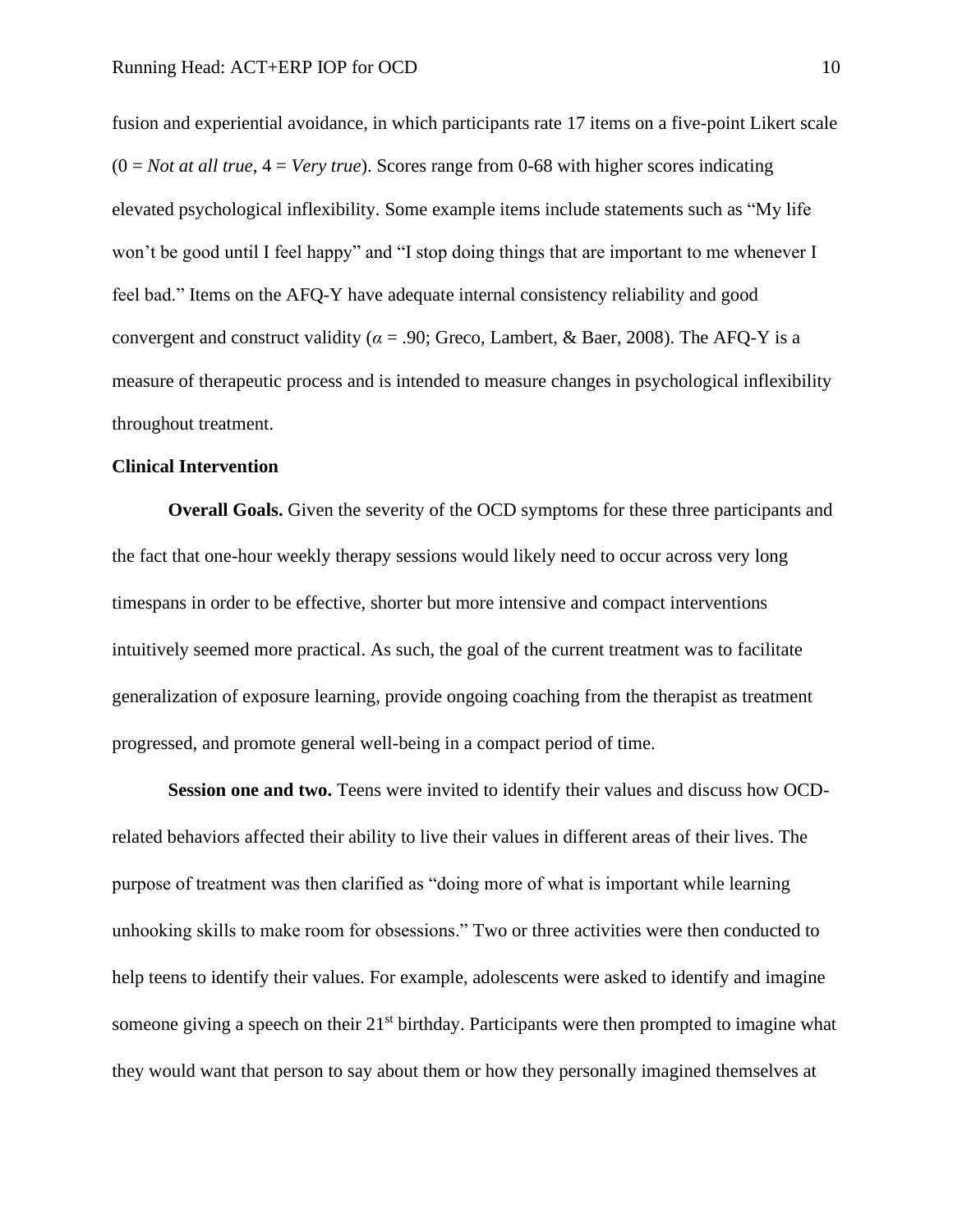21. Who would they want to be in attendance at their party and/or giving that speech? In another exercise, the therapist asked the client to close their eyes and describe an authentic and/or sweet moment with their friends in detail. Adolescents were then asked to describe what was happening during the chosen moment using all five senses and connected the moment to their own broader sense of vitality. It is important to clarify that these activities were more focused on the process of finding what matters and getting in contact with a sense of the vitality, engagement, and fulfillment, rather than finding the "perfect value."

Adolescents were then introduced to tracking their compulsions via a basic selfmonitoring form with the eventual goal of modifying, reducing, and decreasing their compulsions over time. Adolescents were also given the option to use whatever method was most helpful to them for tracking compulsions (e.g., using an app on their phones).

**Session three.** The Choice Point (See Figure 1; Zurita Ona, 2019) was used as a model to introduce ACT processes and create a context of change for every exposure exercise throughout treatment. The Choice Point graphic was intended to teach the adolescents how to use choosing skills in order to live the life they want to live.

When working with the Choice Point graphic, participants were encouraged to start at the bottom and work upwards to the top. At the bottom of it, adolescents were invited to identify a specific activity based on what matters to them (e.g., playing sports, reading a book, hanging out with a friend, watching a movie). Next, adolescents wrote down all the obsessions that could potentially pop into their mind during that activity. At that point, as happens in real life, the Choice Point graphic reminded them that they have an opportunity to make a choice. Participants then discussed how they could choose to move towards what they care about or away from it.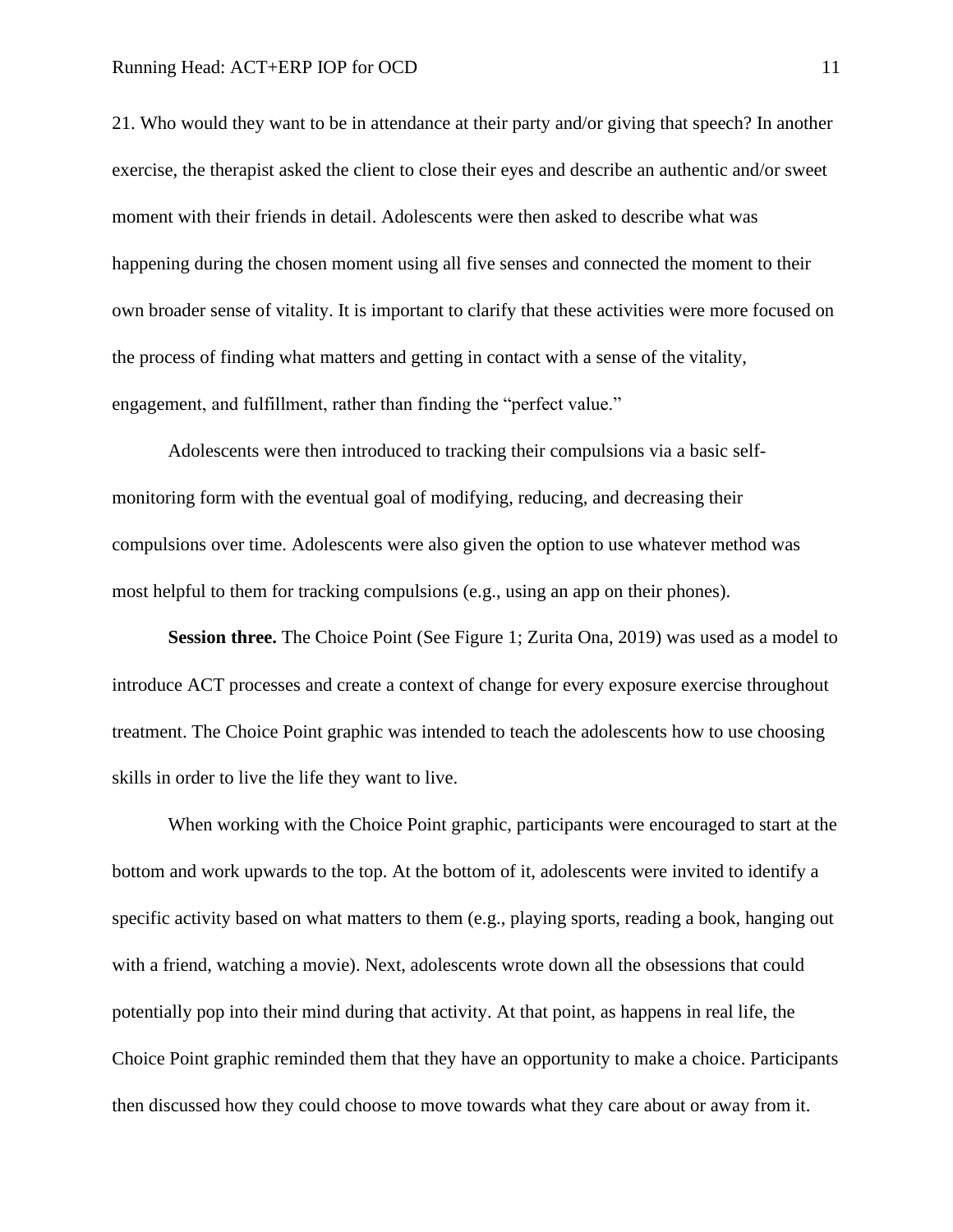On the left side of the Choice Point graphic, adolescents then wrote down all the things they have done to suppress, minimize, distract, and get rid of the unsolicited obsessions. They were asked to consider how these behaviors hooked them and/or took them away from what they care about (via compulsions or avoidance). On the right side of the graphic, adolescents gradually added the skills they learned to get unhooked from those obsessions and take actions toward the values or things that are important to them (e.g., via acceptance, defusion, committed action, exposure exercises). The right side of the graphic was added to over the course of treatment.

The concept of the Choice Point was introduced through an experiential yoga posture. This physical exercise demonstrated that, in order to find balance in the yoga posture, we needed to intentionally choose what we pay attention to and how to position our body. This exercise acted as a physical metaphor that captured the process of choosing how to handle internal struggles (e.g., how they want to respond when facing their fears in an exposure). Adolescents were guided through the yoga pose on each side of the body with the following script:

*Stand up and press both of your feet against the floor. Extend both of your arms as if you are touching the roof. When you are ready, shift your balance to your left leg. What do you notice your mind saying right now? How does your body feel? Now, if you are willing, cross your right ankle over your left thigh. Your right knee should be open to the side…Notice how it feels to balance your body in one leg. Notice what your mind wants you to do. Next, push your hips back and bend your left knee to lower into a squat, reaching your arms in front of you as you get lower. What do you notice in your body and mind right now? Now, when you are ready, we are going to switch to the other side.*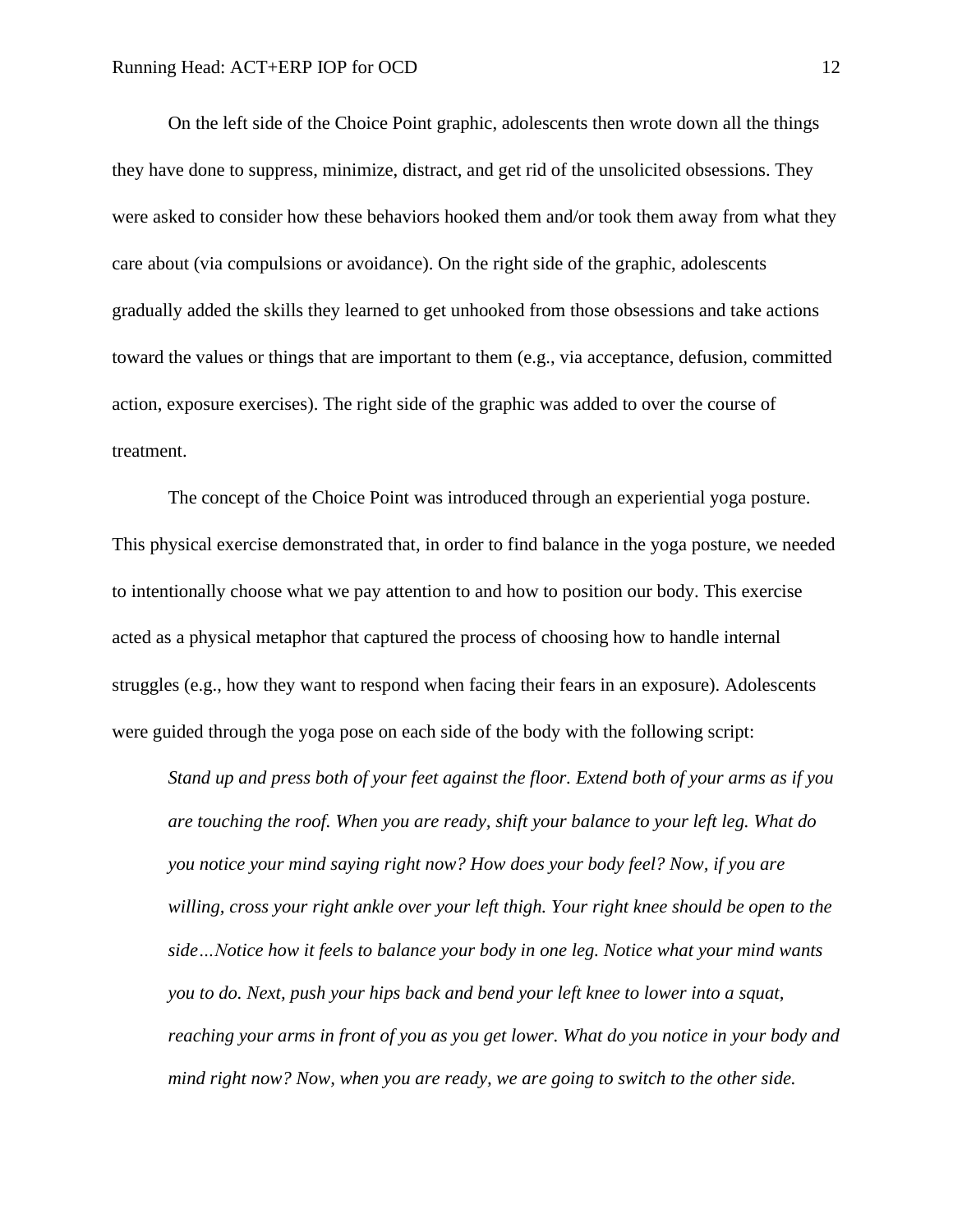Following the yoga posture, adolescents described their experience and discussed how it was related to their choice point and exposure practices.

**Session three to four.** A values-based exposure menu was developed to map out different types of values-based exposure activities the adolescents were willing to do. The values-based exposure menu covered both exposures and response prevention. At this point, the adolescents were aware of specific behaviors that kept them hooked on the obsession (compulsions and avoidance), the consequences/workability of those actions in their life and in regard to their values, and the frequency of their compulsive behavior. These two sessions therefore focused on developing a values-based exposure menu that mapped on to specific OCD symptoms (i.e., compulsions and obsessive thinking), identified their consequences, and recognized the adolescents' values. The adolescent and therapist collaboratively developed values-based exposure activities that were attainable in the adolescents' day-to-day life (e.g., resisting washing by 1-2 times daily, cooking with raw meat even if obsessions about contamination show up). The adolescent and therapist used the values-based exposure menu as a method for tracking frequency of exposure practice as well (e.g., recording date, number of times it was practiced). See Figure 2 for examples of values-based exposure menus.

**Remaining sessions.** From that point, in every session, adolescents were introduced to various unhooking skills (e.g., acceptance, defusion, management of compulsions) and practiced them in session during exposure exercises. The adolescents chose an exposure activity from their values-based exposure menu for practice with the new skill. The therapist and adolescent worked together to establish what activity and for how long they engaged in this activity. These skills were tracked in the "unhooking log" so that adolescents were aware of the skills they learned and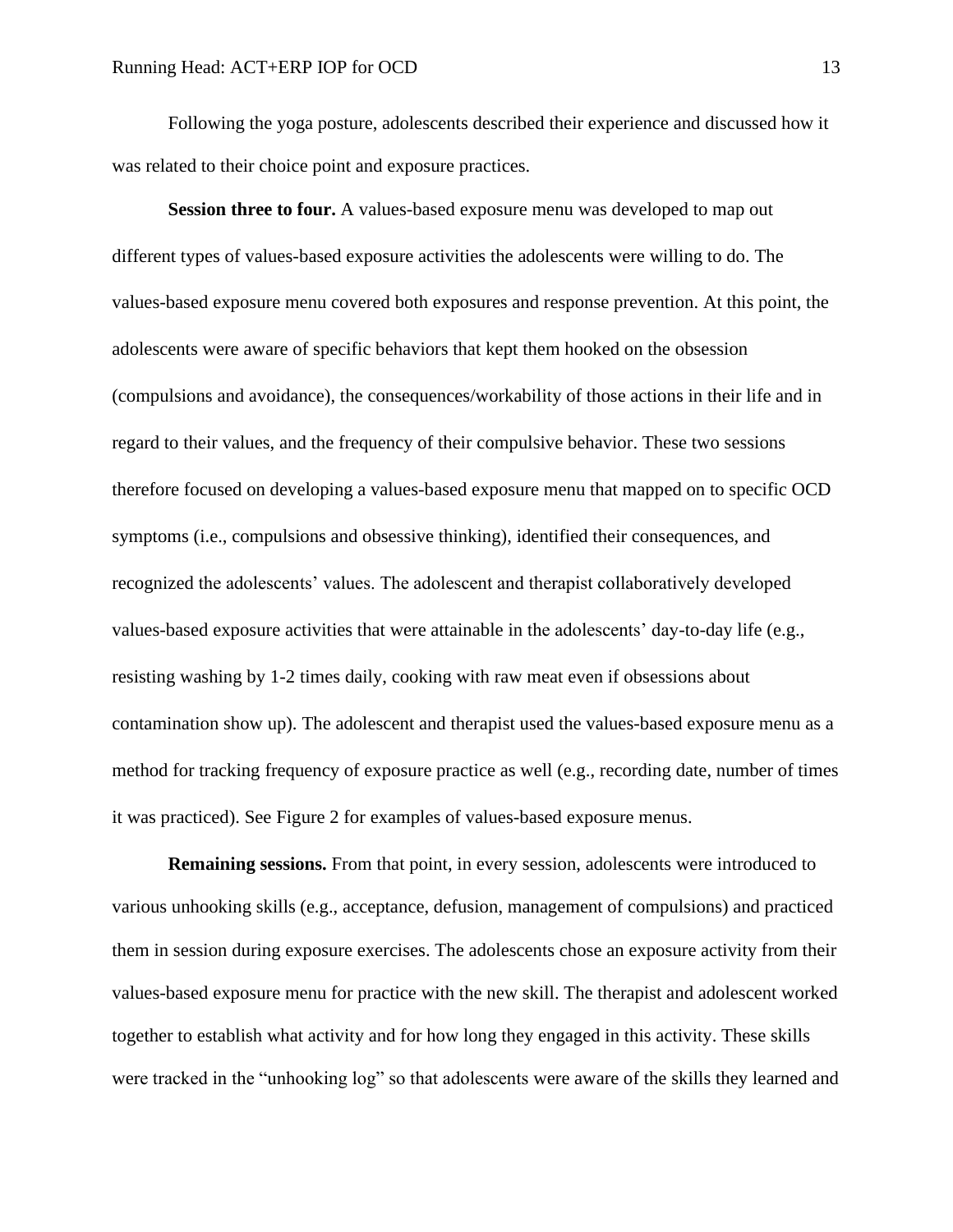could keep track of them. See Figure 3 for an "unhooking log" with some example skills taught during treatment. Response prevention was integrated throughout treatment as a part of these skill building exercises and exposures (e.g., gradually reducing hand sanitizer use during feared, values-based activities like shaking the hand of someone new).

During the values-based exposure exercises, the clinician prompted clients to notice and describe the experiences they were having: "What is showing up in your mind right now? How does it feel to be doing X while having those obsessions? Are you watching the obsessions? Are you getting hooked or unhooked right now?" If the client reported having an urge to do a compulsion, the clinician reminded the adolescent of their Choice Point and invited the client to step back and notice how that struggle feels, check the consequences of acting on those urges, and use an unhooking skill. During the exposures, willingness level or subjective units of distress (SUDs) were not recorded; instead, therapists encouraged clients to track internal processes and their responses to these processes in a more naturalistic manner (e.g., What is the size of that emotion? Are you holding that thought lightly? Are you making room for that feeling or are you powering through it?).

At the end of every exposure session, there was a reflective time to discuss how the exposure went and how the adolescent handled it. Clinicians and adolescents discussed whether they were fighting internally with the obsessions, whether they got closer or further away from the stuff they care about, and whether they used any control strategies during the exposure practice.

To help the reader to conceptualise how these tasks may have been carried out during the intervention, an illustrative example will be provided. Imagine that a client chose to work on driving even while harm related obsessions appear, an item from his values-based exposure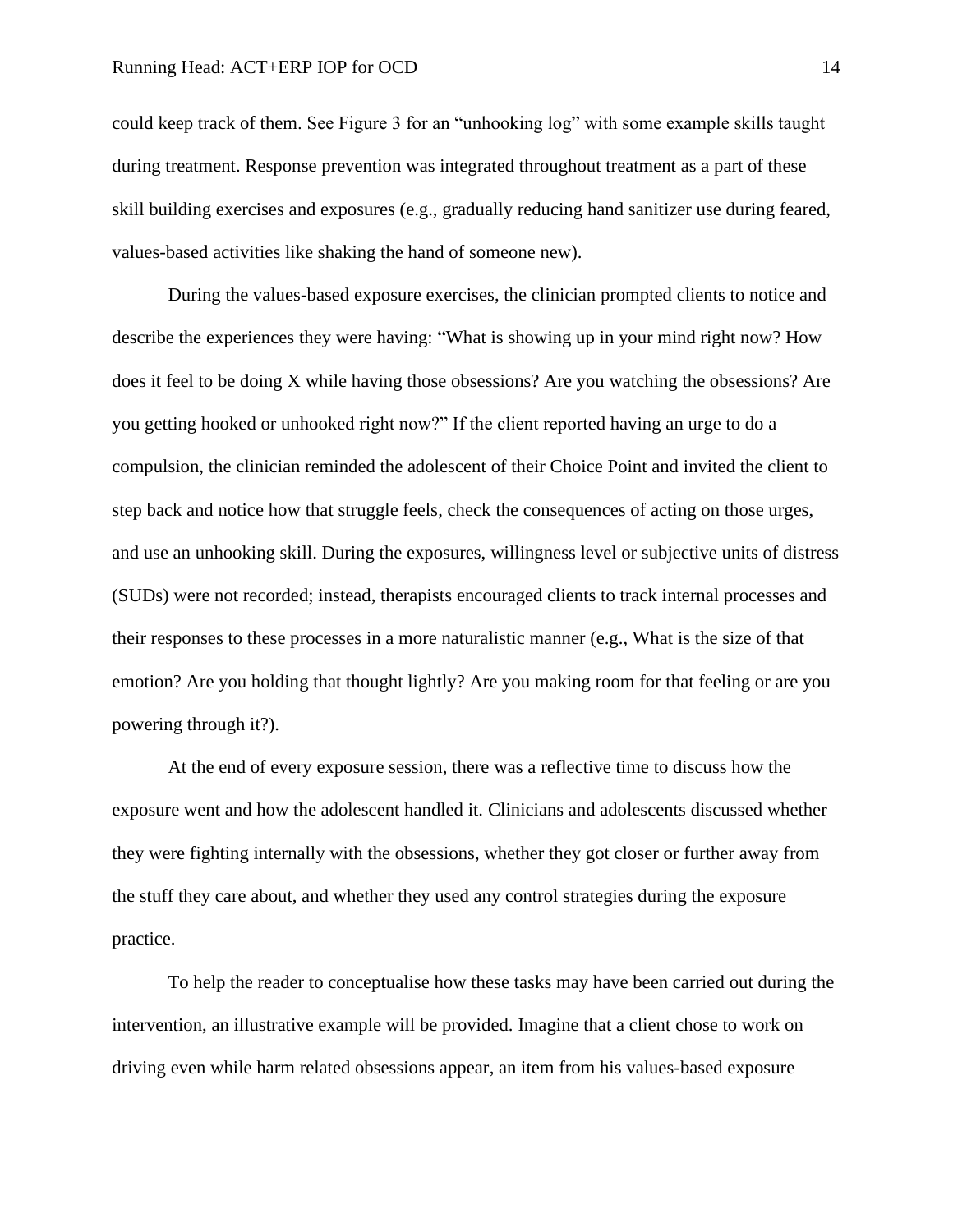menu that was aimed at improving his ability to "be real with others" (values-based exposure). Next, he selected "scrambling obsessions" from his unhooking log, which he identified as an activity to help him further defuse from an obsession that was interfering with his relationships (e.g., his ability to drive somewhere to see friends). He first practiced identifying the obsession specifically, "What if I hit pedestrians and don't even know because I'm not careful enough?" Then, when putting into action the unhooking skill of "scrambling obsessions" he re-wrote and read the obsession as below:

"if not pedestrians I don't careful what if enough because hit I'm even what What not careful what if pedestrians not enough don't I even hit what because Because pedestrians not if I'm not even careful if not hit not enough I'm don't"

**Homework planning.** At the end of each session, there was a collaborative discussion and planning of exposures-on-the-go for the week using the values-based exposure menu as a guide. The purpose of the exposures-on-the-go was to facilitate the adolescent's experiential learning so they could practice the Choice Point in the service of their values and to ensure that clients were engaging in exposures outside of the scheduled intervention times. When discussing the exposures-on-the-go for the week, the focus was primarily on the adolescent's willingness to have an obsession and how they planned to approach a situation that mattered to them. The therapist and participant planned at least one exposure per day and then reviewed how the exposures went in the following sessions (e.g., what was challenging, what was manageable, what did the adolescent learn). Specific completion rates of exposures on-the-go were not collected; however, anecdotally, therapists observed a 55-70% completion rate.

**Working with families.** The majority of treatment was directly with the adolescent, rather than their family. However, most of the teens were receiving accommodations and/or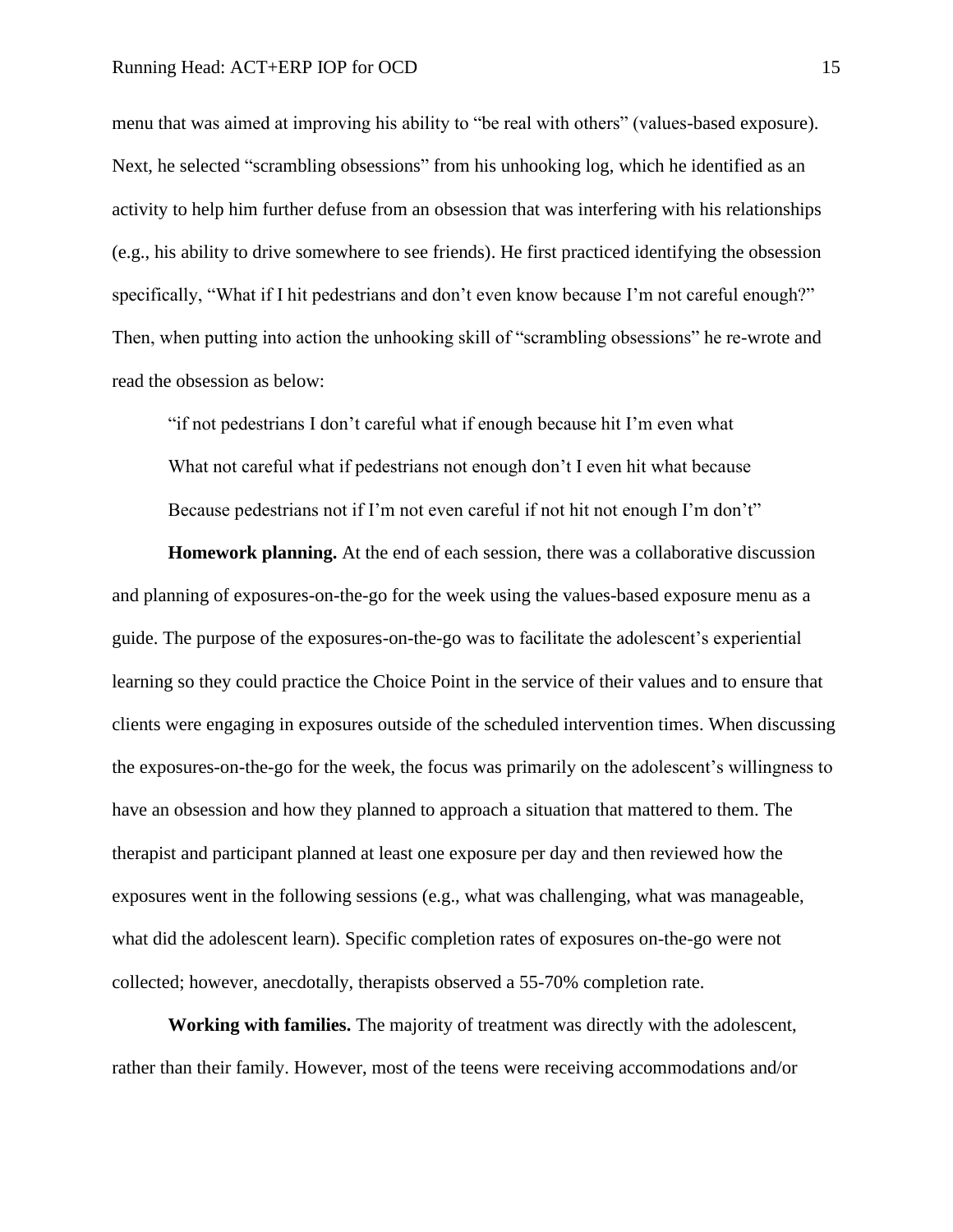reassurance from their parents, caregivers, or friends; when that was the case, an open conversation about those behaviors, their impact on the adolescents' life in the long run was discussed in detail. In certain cases, parents were invited to join one of the adolescent's sessions to discuss these behaviors.

Adolescents and therapists developed a plan for adolescents to coach their parents on what to do instead of giving reassurance or making accommodations. Participants then wrote a letter to their parents on how to modify familial accommodations. The letter included which specific family accommodations were to be removed and what responses they would like from parents instead (e.g., "I may cry and beg you to tell me that things are safe, that I'm okay or will be okay. Please don't do that. Just remind me to use my skills. If I ask you more than three times, please tell me that you cannot answer my questions and that you will leave me some time alone to practice skills.")

### **Results**

Figures 4-6 detail scores for all participants across all timepoints. Table 1 details aggregate scores for all participants at pre-treatment and posttreatment, and Tables 2 and 3 detail participant scores for the C-YBOCS, AFQ-Y, and the DASS-21 for pre-treatment and posttreatment. As consistent with past OCD treatment literature, percentage changes were calculated by taking the number of points the score decreased by, divided by the initial score, and multiplied by 100. Reliable change was calculated for OCD severity (6.56) using the standard statistical method (Jacobson & Truax, 1991) using standard deviations and reliability from relevant previous research (Lewin et al., 2014).

Participants one and two were both male, ages 15 and 12 respectively, and Participant three was a 16-year-old female. Participants one and three both identified their nationalities as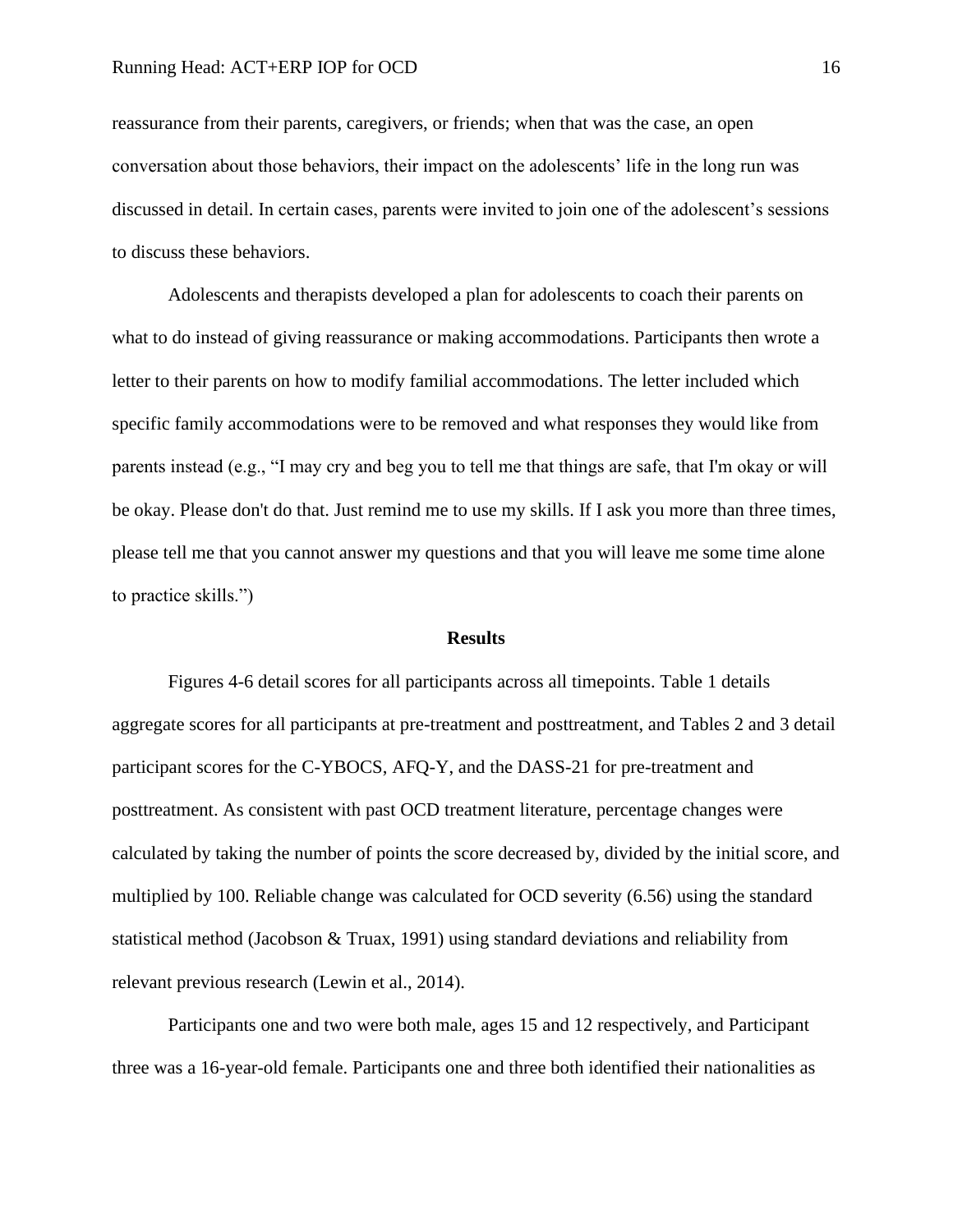American, and Participant two identified as Chinese. Participants one and three both identified as White, non-Hispanic, and participant two identified as Asian. OCD was the primary diagnosis for all three participants, although some reported depressive symptoms directly related to their OCD symptoms. Participants were not participating in any other psychological treatment, but two reported taking stable doses of selective serotonin reuptake inhibitors (Prozac, Zoloft).

## **Participant one**

Participant one (P1) scored a total CY-BOCS of 26 at pre-treatment, representing a severe level of OCD symptoms; subscales for obsessions and compulsions each scored at a 13. At posttreatment (i.e., one month since pre-treatment), P1 reported a CY-BOCS score of 17.5, a 32% decrease (8.5 total points) since pre-treatment and in the moderate range of OCD severity. This 8.5 decrease also indicated reliable change in OCD severity. In terms of psychological flexibility, P1 began IOP treatment with an AFQ-Y score of 31, representing a clinical level of psychological inflexibility. At posttreatment, P1 declined to an eight, a 74% decrease (23 total points) in psychological inflexibility. Lastly, P1 began treatment with a total DASS-21 score of 66: 22 on the depression subscale, 14 on the anxiety subscale, and 30 on the stress subscale. These scores represent severe depression, moderate anxiety, and severe stress. At posttreatment, P1 had a total DASS-21 score of 22, representing a 66.67% decrease (44 total points). He reported normal levels of all subscales: depression (eight points), anxiety (two points), and stress (12 points).

## **Participant two**

At pre-treatment, participant two (P2) scored a total CY-BOCS of 27, representing a severe level of OCD symptoms; subscales for obsessions and compulsions scored at 13 and 14 respectively. At posttreatment, P2's CY-BOCS had declined by 44.4% to a 15 (12 point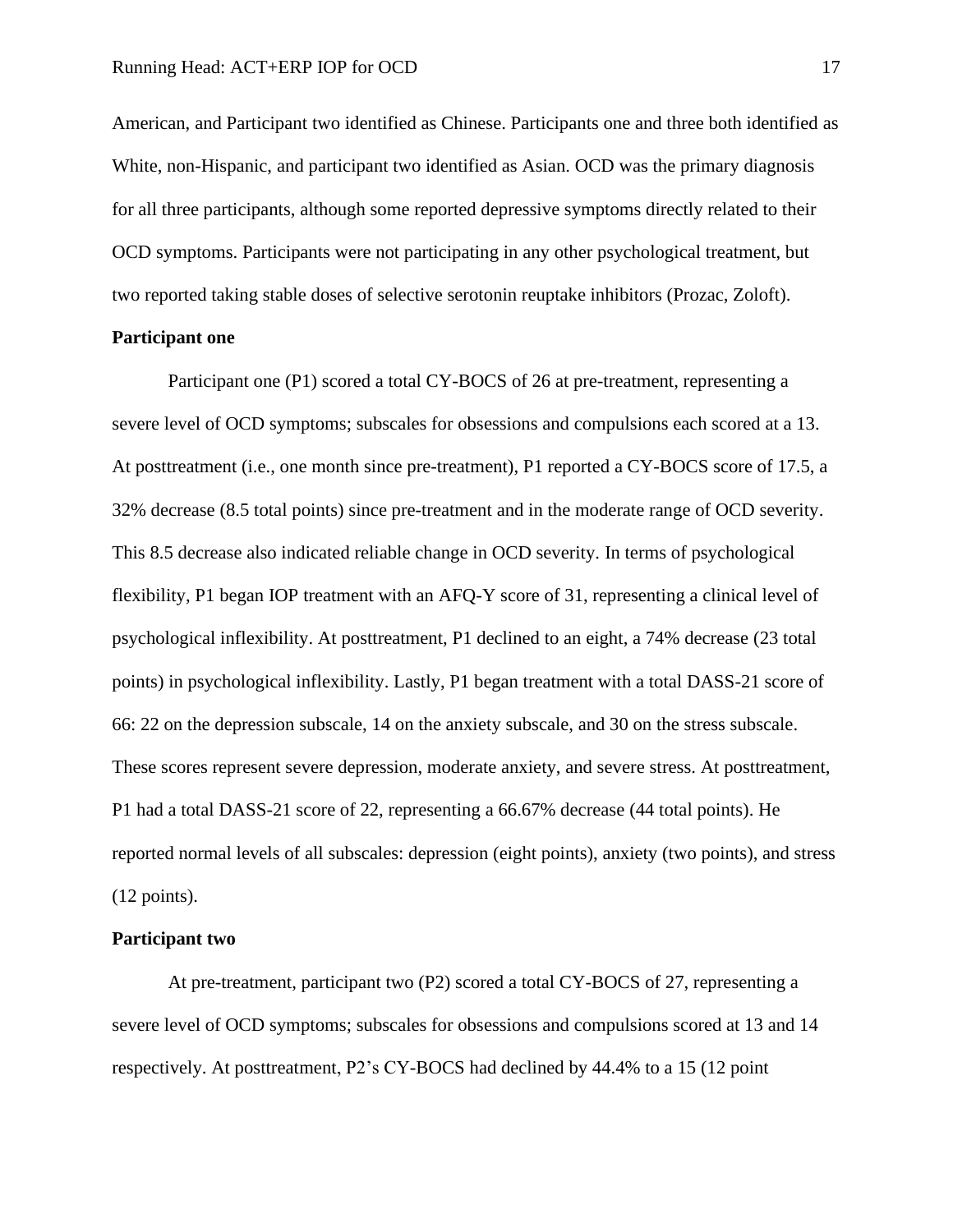decrease), with scores of 7.5 on both obsessions and compulsions subscales, ending treatment in the mild range of OCD severity. With the 12 point reduction in CY-BOCS scores, P2 also experienced reliable change in OCD severity. In terms of psychological inflexibility, P2 began IOP treatment with an AFQ-Y score of 29, also a clinical level of psychological inflexibility. At posttreatment, P2 ended treatment with a score of 11—a 62% decrease (18 total points). Lastly, P2 began treatment with a total DASS-21 score of 32: 12 on the depression subscale, six on the anxiety subscale, and 14 on the stress subscale. These scores represent mild depression and normal levels of anxiety and stress. At posttreatment, P2 had a total DASS-21 score of eight (a 16 point decrease), representing low levels of depression (zero points), anxiety (two points), stress (six points) and a 75% total decrease.

## **Participant three**

At pre-treatment, participant three (P3) scored a total CY-BOCS of 30, a severe level of OCD symptoms; subscales for obsessions and compulsions each scored at a 15. At posttreatment, P3's CY-BOCS declined by 60% to a 12 (an 18 point decrease), with a seven on obsessions and five on compulsions subscales, ending treatment in the mild range of OCD severity. Similar to P1 and P2, P3 also experienced reliable change in OCD severity. In terms of psychological flexibility, P3 began IOP treatment with an AFQ-Y score of 55, a high clinical level of psychological inflexibility. At posttreatment, P3 had a total 85% decline to an eight (a 47-point decrease). Lastly, P3 began treatment with a total DASS-21 score of 56: 16 on the depression subscale, 16 on the anxiety subscale, and 24 on the stress subscale. These scores represent moderate depression, and severe levels of anxiety and stress. At posttreatment, P3 had a total DASS-21 score of eight, 85.71% decrease (48 total points). She reported a zero in depression, a low normal level of anxiety (two points), and normal levels of stress (six points).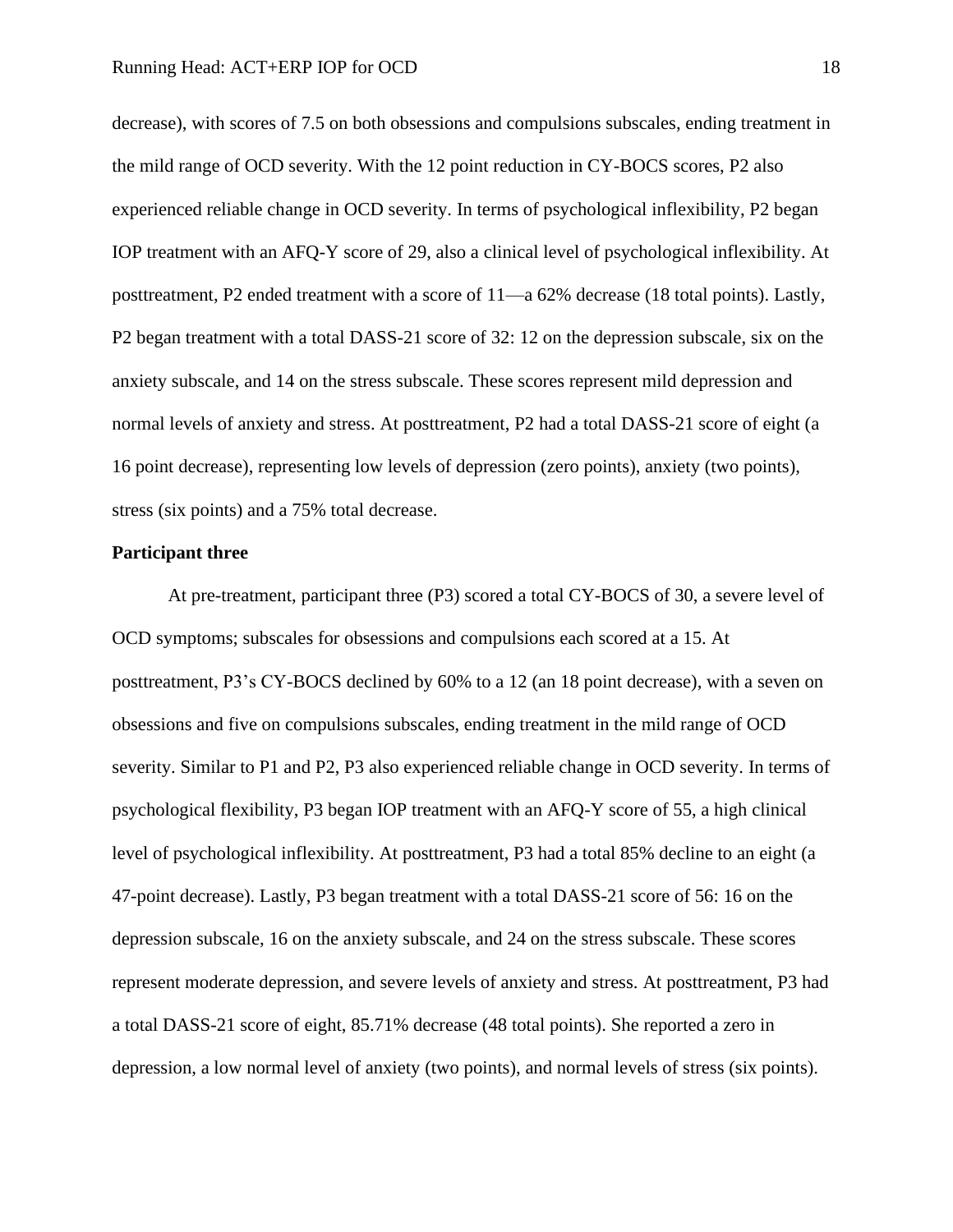### **Discussion**

 This study presents a promising case series for an intensive program utilizing an ACT+ERP framework for the treatment of adolescent OCD. All participants ended treatment in the mild to moderate range of OCD severity with 32-60% reductions on their CY-BOCS scores from pre- to post-treatment. As previously noted, clients are considered treatment responders if they experience greater than or equal to 25% reduction on CY-BOCS scores and they are considered recovered if they experience 45-50% or greater reduction on their CY-BOCS or a score less than or equal to 14 (Storch, Lewin, De Nadai, & Murphy, 2010). Thus, participants were aggregately and individually considered responsive to treatment, with P3 achieving full remission and P2 almost achieving full remission. All participants also experienced reliable change in CY-BOCS scores. In terms of psychological inflexibility, participants ended with an average of nine on the AFQ-Y. This score represents a reduction of 76% compared to the start of treatment. Lastly, all participants ended treatment in the normal range of depression, anxiety, and stress according to the DASS-21. All participants were also considered recovered based previously established criteria for the DASS-21 (22-33% changes in symptoms; Ronk, Korman, Hooke, & Page, 2013).

In addition to the results from the self-report and interview measures, the clinicians also observed significant changes in adolescent functioning (e.g., the adolescents were able to spend more time hanging out with their friends, attending gatherings, participating more in school) and values-based action. For example, one adolescent was avoiding spending time with his parents for fear of stabbing them; at the end of treatment, he was able to spend quality time with them and even began to cook them meals using knives. As another example, an adolescent had been refusing to play basketball, something they enjoyed, for fear of somebody "stealing their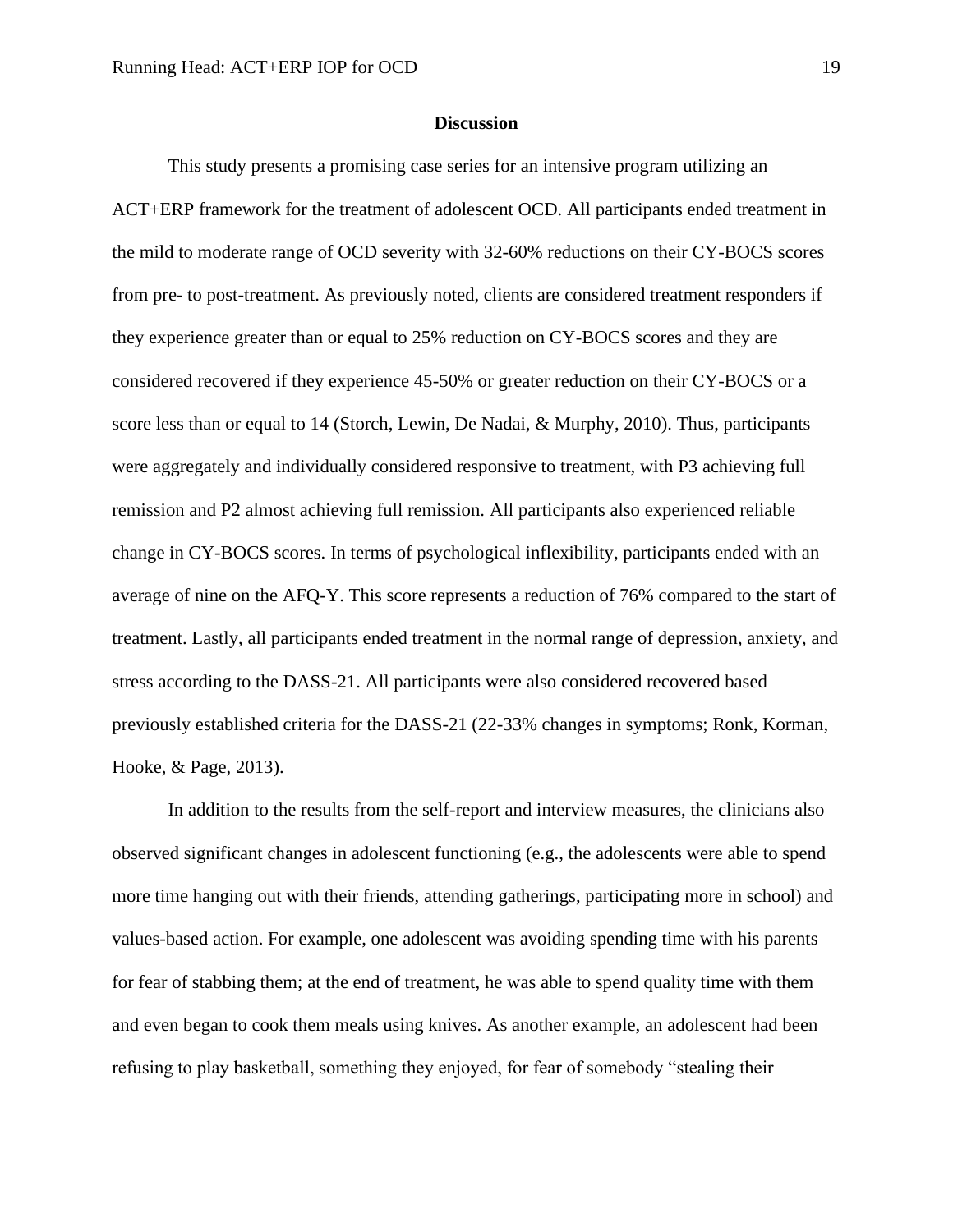knowledge." With treatment, they were able to play basketball again. In general, the clinicians also observed broad improvements in avoidance (e.g., refusal to watch commercials or television related to the LGBTQ+ community, avoidance of attending sporting games unless with one's parents, refusal to use public bathrooms) and rituals (e.g., cleaning credit card after using it, hand sanitizer use, parental accommodation such as specific rules for parental washing) towards valued action and behaviors adolescents found meaningful (e.g., being able to watch shows, attend games without a safety person, eat at restaurants, try new foods). While these outcomes are purely observational, they highlight positive effects from treatment.

 Results of the current study add to the growing pool of studies utilizing ACT-based approaches for adolescents with OCD and related disorders and to the general evidence of efficacy for ACT-enhanced ERP (Bluett et al., 2014). These results were consistent with previous studies examining ACT and ACT+ERP for both adults (Twohig et al., 2018) and youth (Armstrong et al., 2013; Shabani et al., 2019). More specifically, the three adolescents in this case series even reported slightly greater percentage reductions (32-60%) in OCD symptoms than the previous case series on outpatient ACT for OCD in youth (12.5-50%; Armstrong et al., 2013). The adolescents in the present study also reported greater or comparable improvements in psychological inflexibility, depression, and anxiety over the course of treatment as compared to past studies (Armstrong et al., 2013; Shabani et al., 2019).

This study also presents a unique format for introducing ACT skills and psychological flexibility to youth via the Choice Point (Zurita Ona, 2019), a tool that fosters the ability to choose how to respond to uncomfortable private experiences (obsessions), navigate them (unhooking skills), and choose a workable behavior (values-based behaviors). This tool, to the best of the authors' knowledge, has not been researched before in adolescents with OCD,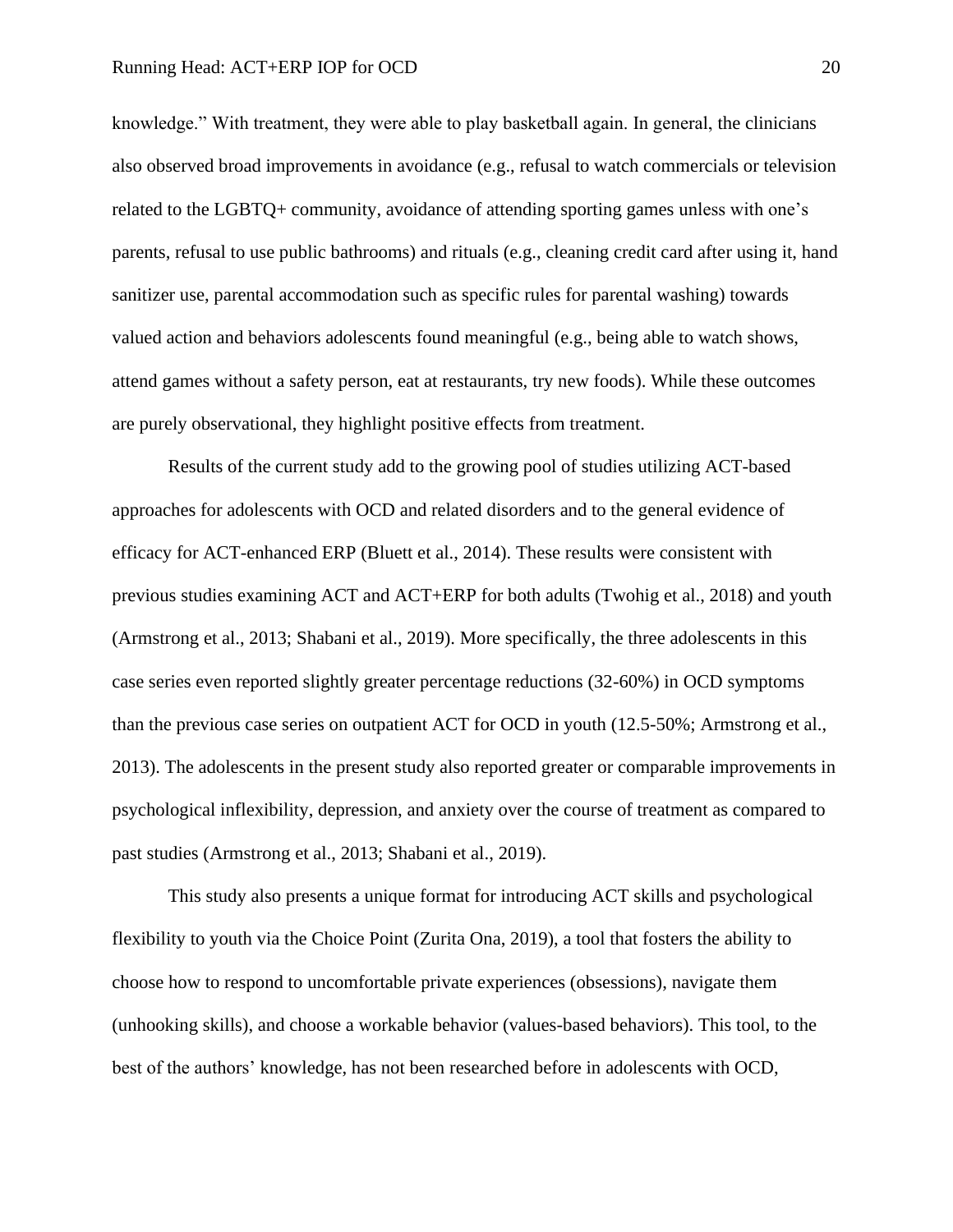suggesting a promising new clinical tool in need of further empirical exploration. Lastly, very little research has examined ACT in an intensive format, particularly for patients with OCD and/or adolescents; however, these three cases suggest that ACT can be applied successfully in an intensive format, similar to previous research in other clinical samples of youth (Clarke et al., 2020; Kemani et al., 2018).

 Whilst the current study represents a very promise avenue of future research, several limitations should also be outlined. First, the subscales of the DASS-21, while normed on adolescents, were originally created for adult populations (Shaw, Campbell, Runions, & Zubrick, 2017); future research should consider utilizing measures specific for adolescents to better capture symptom change. Assessments were also not delivered by an independent evaluator, pointing towards possible bias in the CY-BOCS results (e.g., participants could have been trying to please the evaluator, potential evaluator scoring bias). Furthermore, a specific manual was not followed and data on treatment fidelity was not collected or recorded, thus limiting knowledge on how accurately the treatment was delivered.

Similar limitations include the absence of other important data. First, extended baseline and follow-up data were not collected for participants, thus limiting the knowledge of how each participants' symptoms may naturally change over time outside of the intervention. As another example, subjective units of distress (SUDS) and/or willingness level during exposure exercises were not recorded, thus making it difficult determine how challenging exposures were and if the level was similar across participants. The collection of SUDS and/or willingness may also have provided insight into whether covert safety behaviors and/or self-reassurance was occurring. Similarly, homework completion rates of exposures on-the-go were not collected; homework completion rates would better inform the results (e.g., whether homework completion enhanced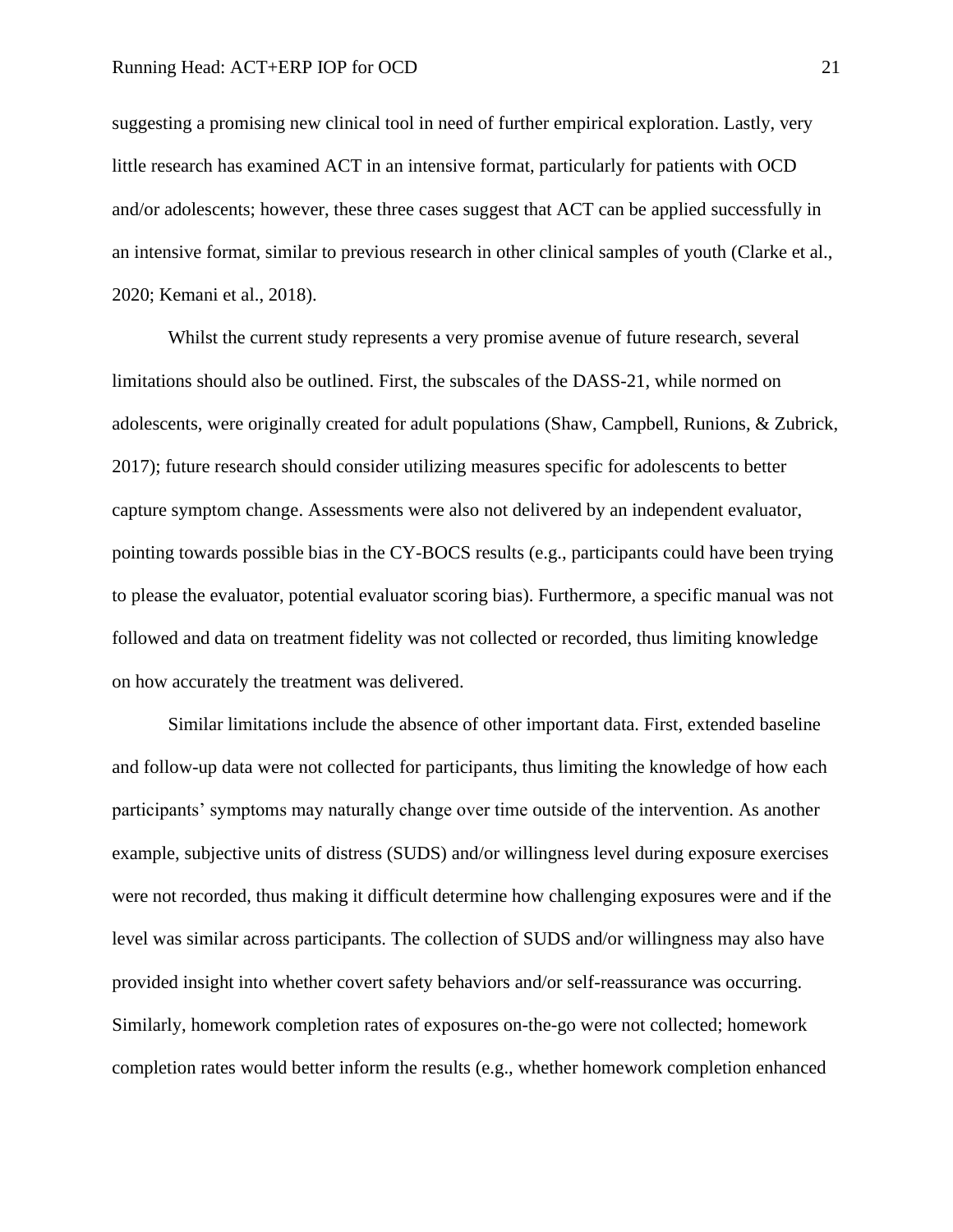post-treatment results). Next, the present study did not collect parental data. Because adolescent and parental data often differs, having parental data would provide another perspective on the symptom change in adolescents (i.e., perhaps would have validated the improvements or showed less improvement than reported by the adolescent). Future research should more closely examine the role of parents in ACT+ERP for OCD in adolescents. Finally, the present study lacks selfreport data on functional impairment or values-based action. These are two important variables in the use of ACT and/or intensive treatment. While the present study provides anecdotal descriptions of adolescent improvement, self-report data is missing in these two areas, and it would be beneficial to collect the adolescents' own perspectives throughout treatment.

Lastly, the sample size of the present size is very small; larger and more diverse research studies are needed with a randomized and/or control group element in order to better support the use of ACT-enhanced, intensive ERP. Such studies would add to the growing evidence base supporting the use of ACT+ERP and provide greater information on how effective intensive ACT+ERP is in comparison to a control or treatment as usual (e.g., standard or intensive ERP formats). Because ACT has been widely supported across mental health conditions and typical clinical settings as an effective form of therapy (Gloster, Walder, Levin, Twohig, & Karekla, 2020), future research on ACT in an intensive format seems like a promising avenue for further exploration. In order to grow an understanding of how effective ACT can be across settings and severity levels, implementation trials of ACT may be especially useful for integrating ACT effectively and scientifically into intensive and partial hospitalization programs. In this way, the utility of ACT can be better understood (i.e., when it works best and for whom) and it can therefore be implemented effectively for groups who need it the most.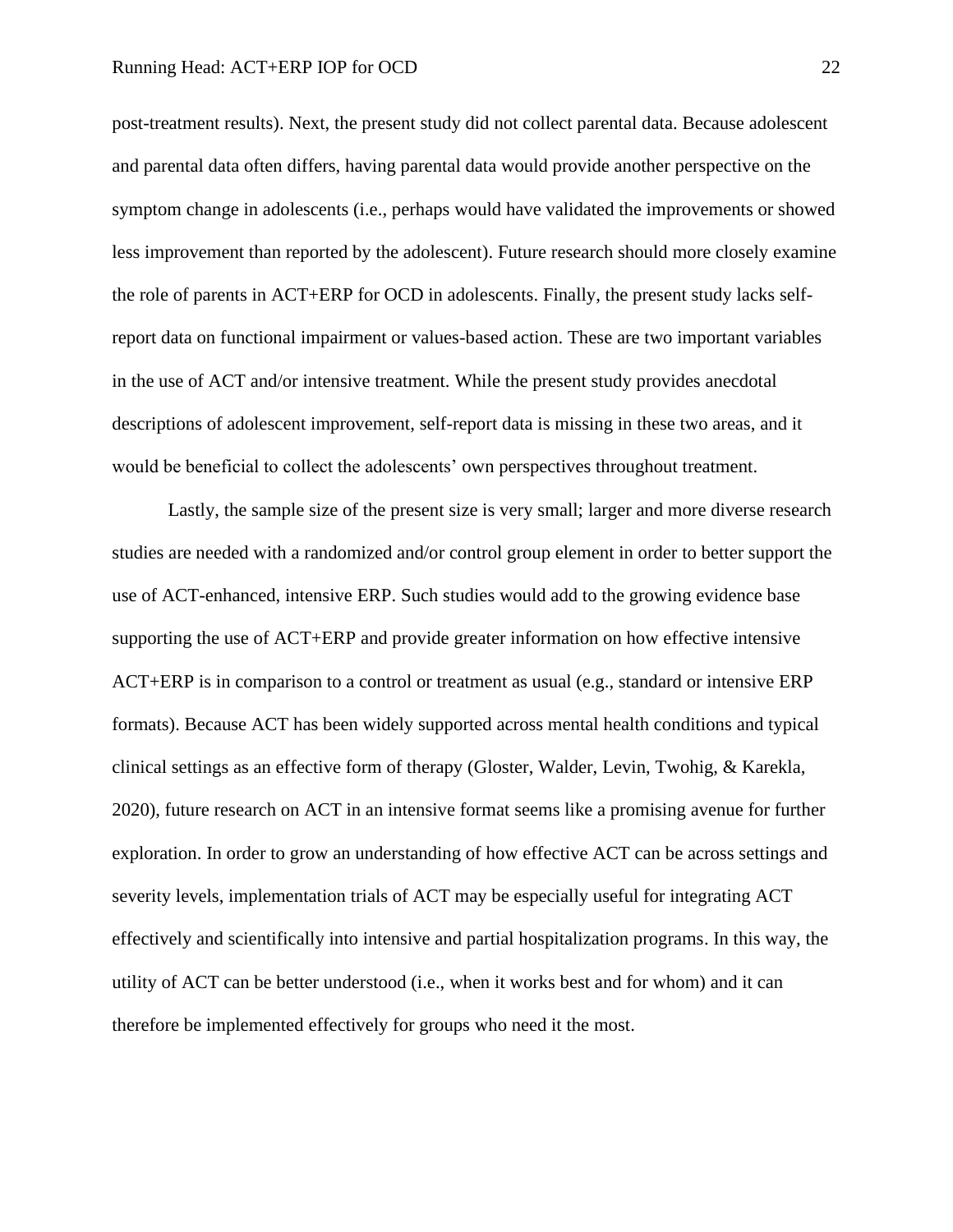In summary, this study utilized a case study format to test the effectiveness of ACTenhanced ERP for three adolescents with OCD. This study has demonstrated early potential for the use of ACT frameworks in intensive formats for OCD. Despite many limitations, this study provided promising preliminary data in using a new intensive format and presentation of ACT+ERP for adolescent OCD. It is important for future studies to examine intensive ACT+ERP on a greater scale for adolescents with OCD in order to add to the growing base of evidence supporting the use of ACT and ACT-based treatments for OCD and related concerns.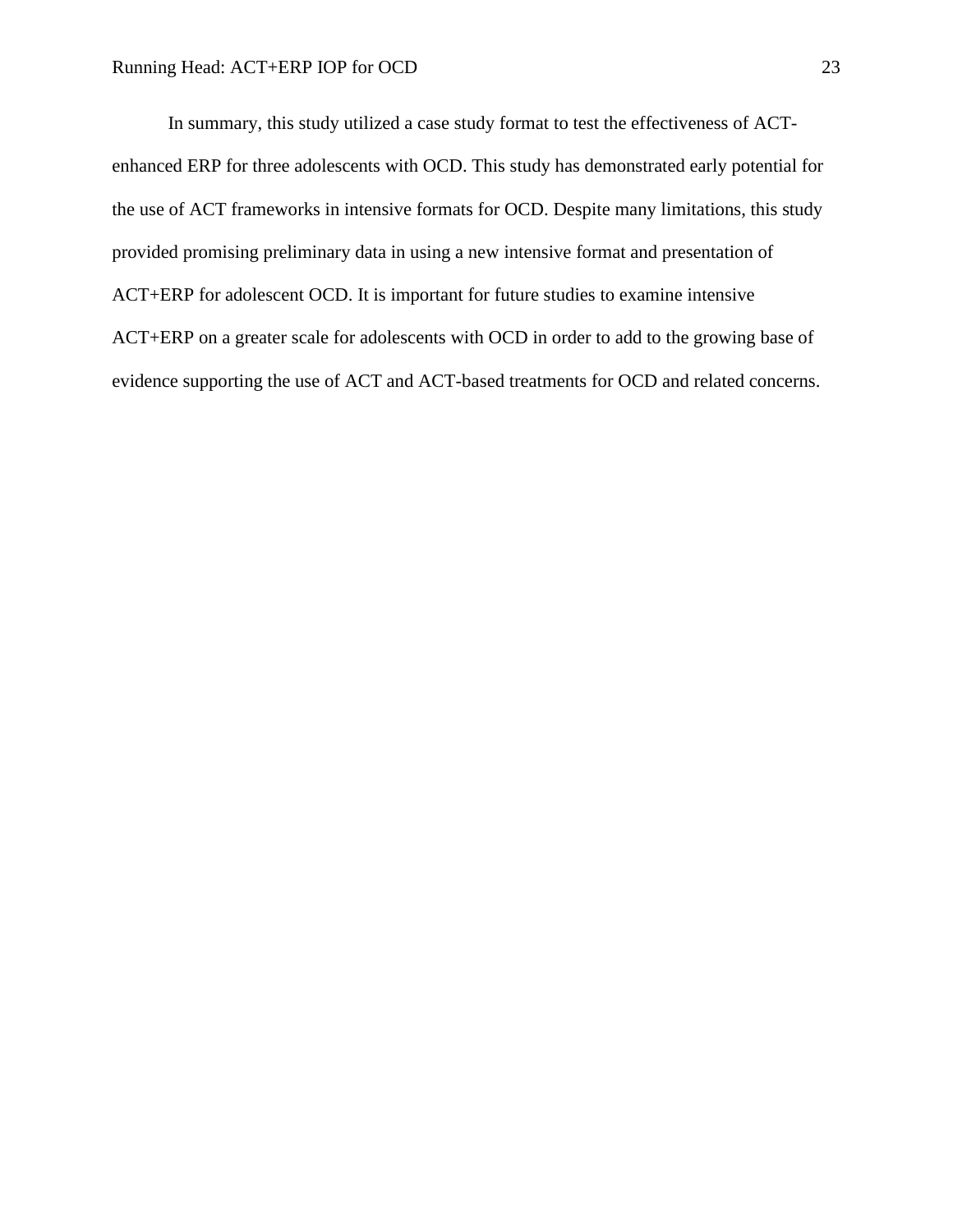## *The choice point graphic for the start of treatment*

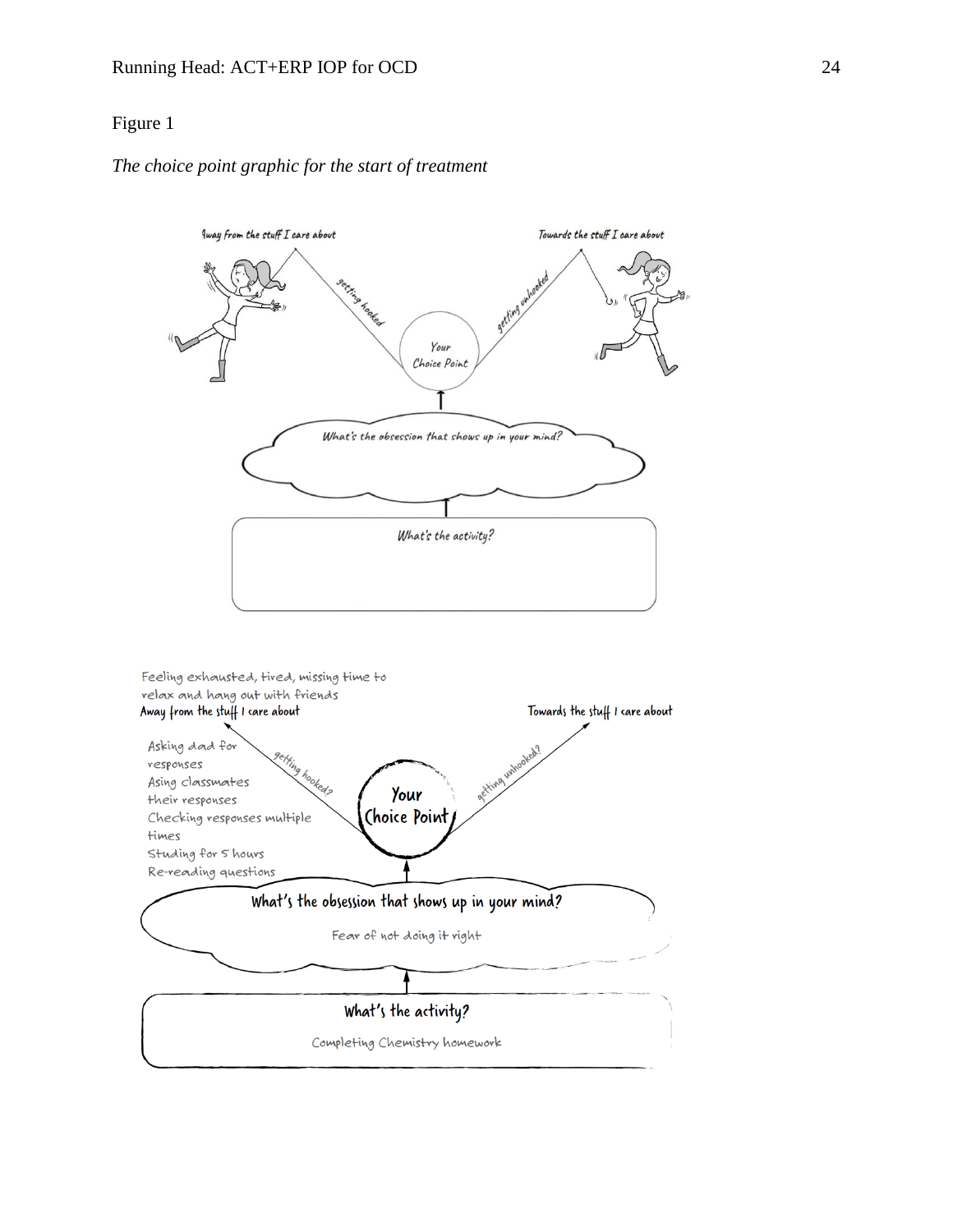## *Values-based exposure menu example.*

#### **Consequences in life:**

Take away my energy It makes my life stressful and complicated It takes away focus from school I spend time thinking what people think of me It makes me more anxious

#### **Values**

Being kind with others and myself, being respectful of others, caring for learning, being protective, being genuine, and listening to my body

#### Values-based exposure exercises

Example: asking for a product in a grocery store -without rehearsing - so I can get better at learning.

Visit hospitals, research illnesses - so i can be more caring for others

Approach others even though my mind tells me I'm bothering them - being genuine

Ask my boyfriend about car accidents - so I can be more present with others

Offer to take my nieces and nephews to the zoo so I can show up to my family with love

Sharing half of the things that happen during a week with my brother so I can practice sitting with my urges to ask for reassurance and

be independent.

Doing facetime with my little niece in Europe so I can practice being attentive with my family.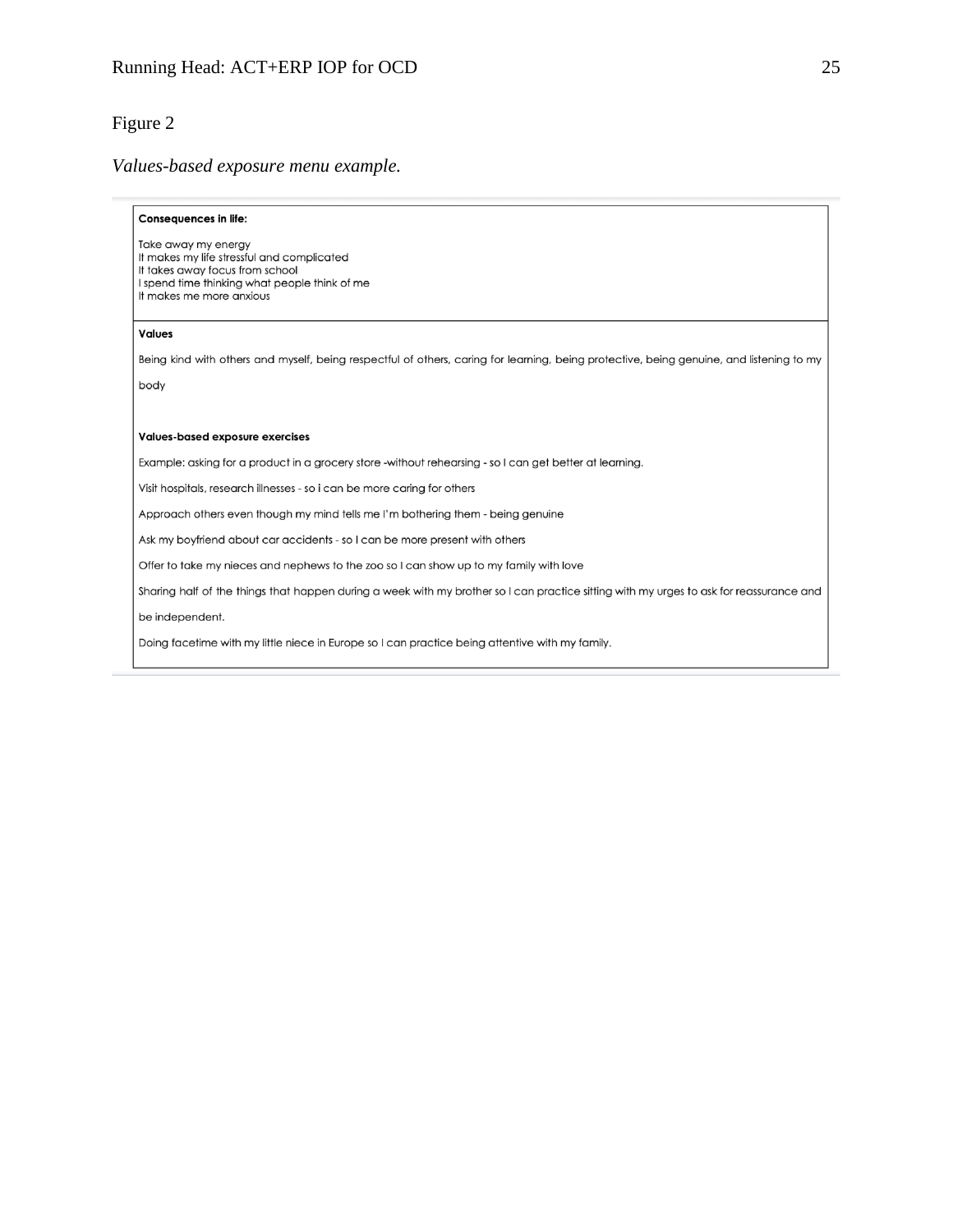# *Examples of unhooking skills*

## **Unhooking Log**

| Unhooking Skill                               | Monday | Tuesday | Wednesday | Thursday | Friday | Saturday | Sunday |
|-----------------------------------------------|--------|---------|-----------|----------|--------|----------|--------|
| Picturing and giving it a<br>name             |        |         |           |          |        |          |        |
| Watching your obsessions<br>in front of you   |        |         |           |          |        |          |        |
| Watching your obsessions<br>in-action         |        |         |           |          |        |          |        |
| Writing down your<br>obsessions               |        |         |           |          |        |          |        |
| Saying your obsessions                        |        |         |           |          |        |          |        |
| Teasing your obsessions                       |        |         |           |          |        |          |        |
| Standing your feet against<br>compulsions     |        |         |           |          |        |          |        |
| Hanging in there with<br>those awful feelings |        |         |           |          |        |          |        |
| Agreeing to get out of<br>your safety zone    |        |         |           |          |        |          |        |
| Messing around with<br>compulsions            |        |         |           |          |        |          |        |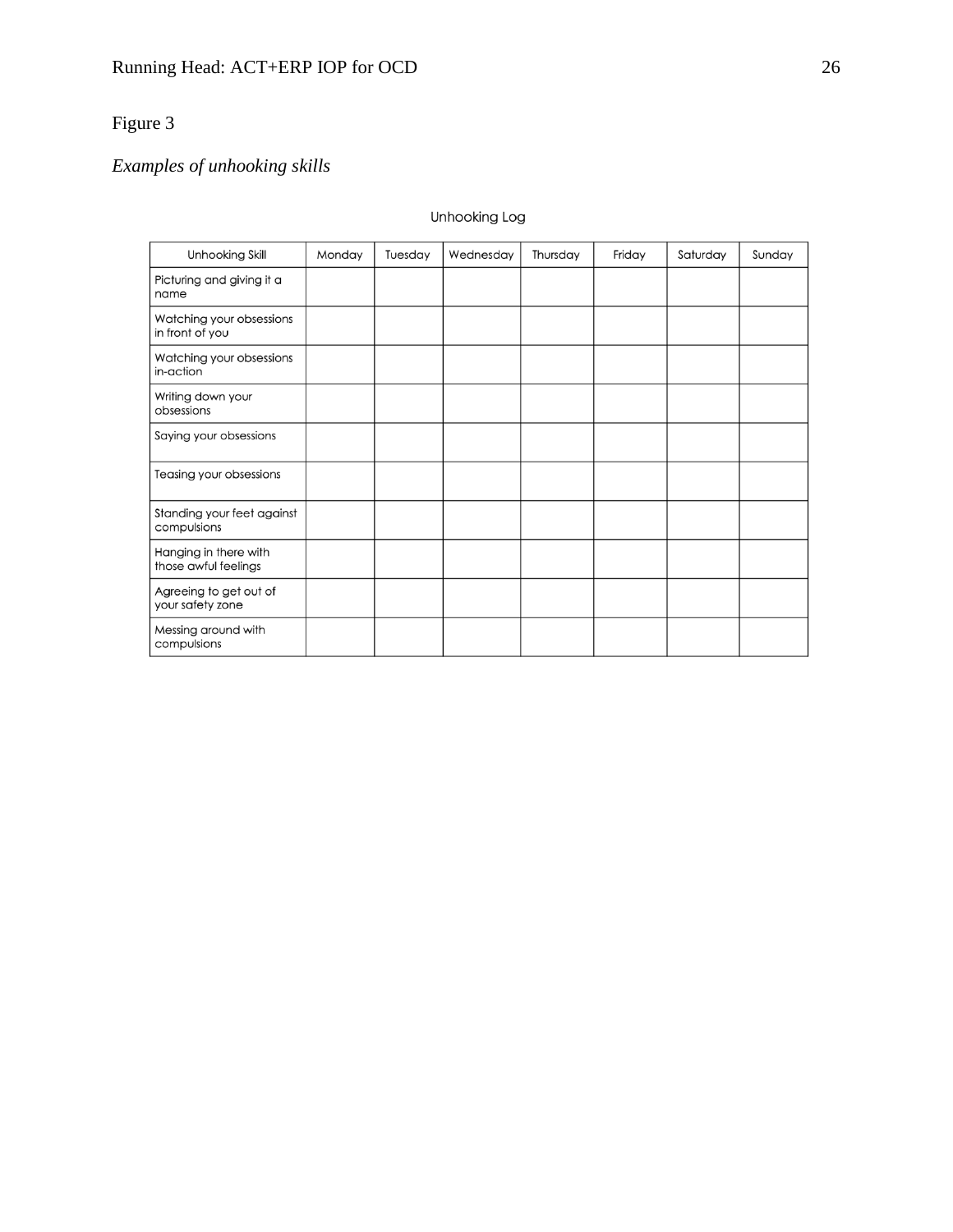

*OCD symptom severity scores for all participants over time.*

*Note*. CY-BOCS scores range from 0 to 40. Greater than 8 is considered within clinical range. Scores between 8-15 are rated as mild, 16-23 moderate, 24-31 severe, and 32-40 extreme.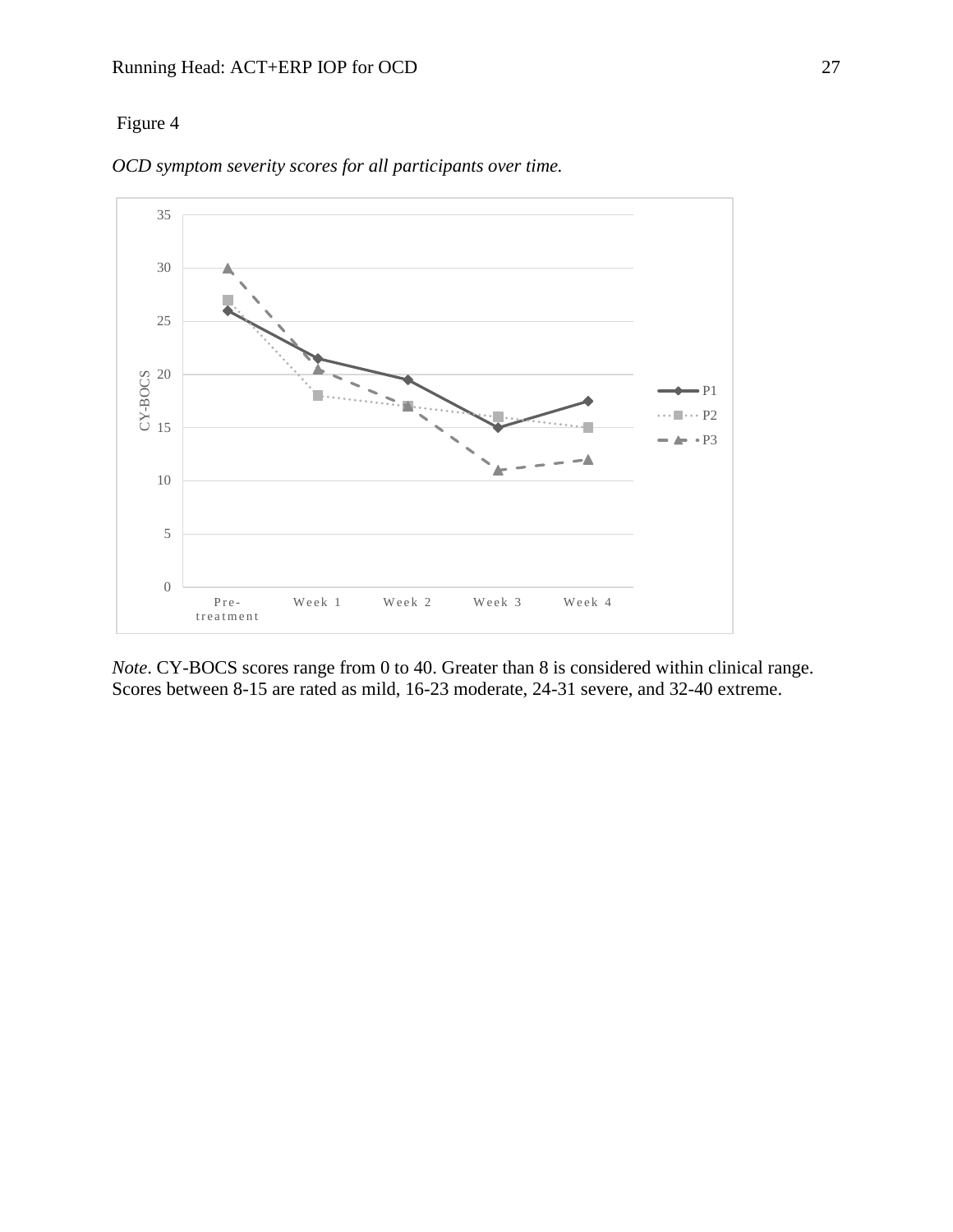

*AFQ-Y scores for all participants over time.*

*Note.* Higher scores indicate greater psychological inflexibility.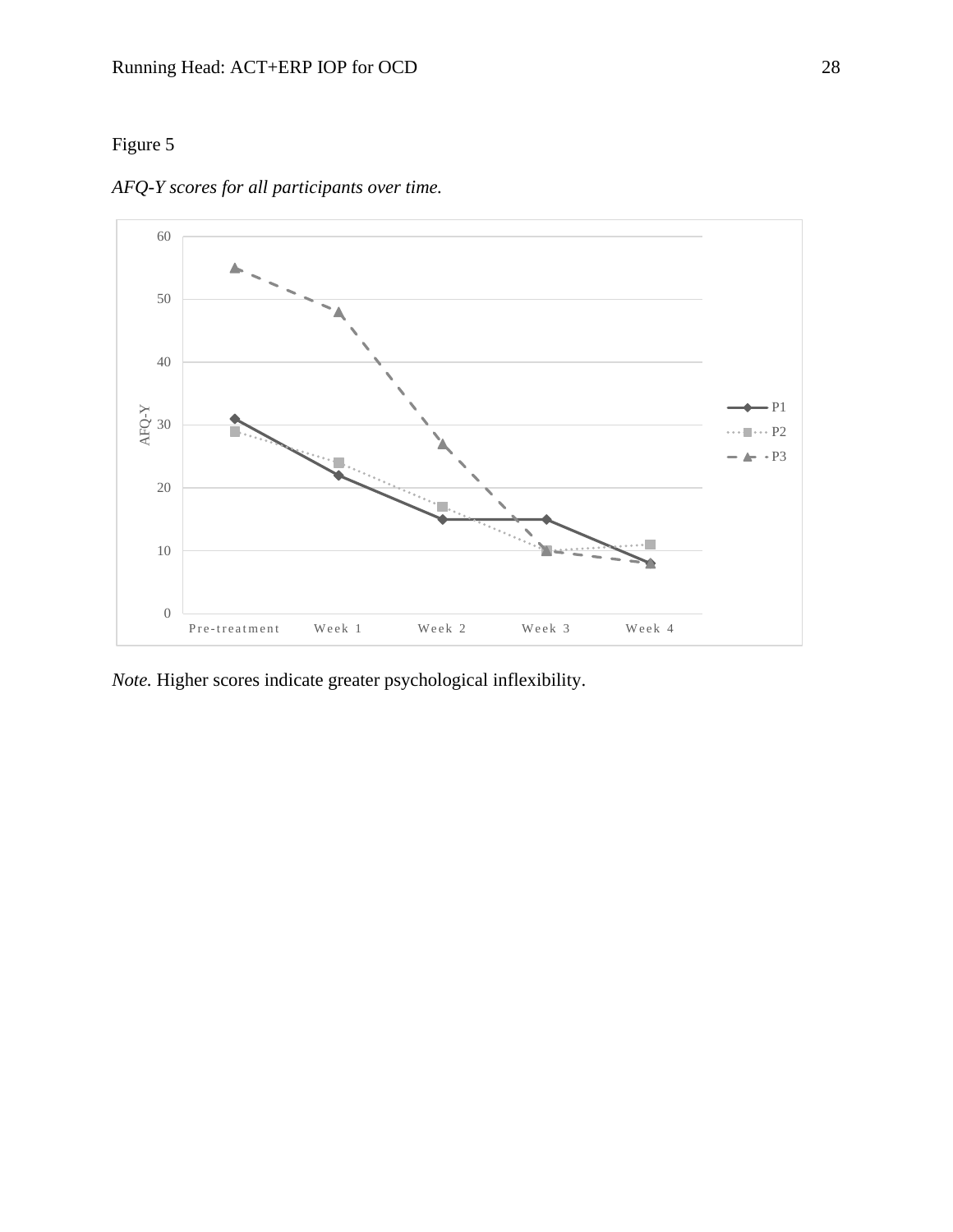## Running Head: ACT+ERP IOP for OCD 29

## Figure 6



*DASS-21 total, depression, anxiety and stress scores over time.*

*Note.* DASS-depression scores of nine and above are considered in the clinical range; 10-13 indicate mild symptoms, 14-20 moderate, 21-27 severe, and greater than 28 as extremely severe. DASS-anxiety scores of seven and above are considered in the clinical range; 8-9 indicate mild symptoms, 10-14 moderate, 15-19 severe, and greater than 20 extremely severe. DASS-stress scores greater than 14 are considered in the clinical range; 15-18 indicate mild stress, 19-25 moderate, 26-33 severe, and greater than 34 extremely severe.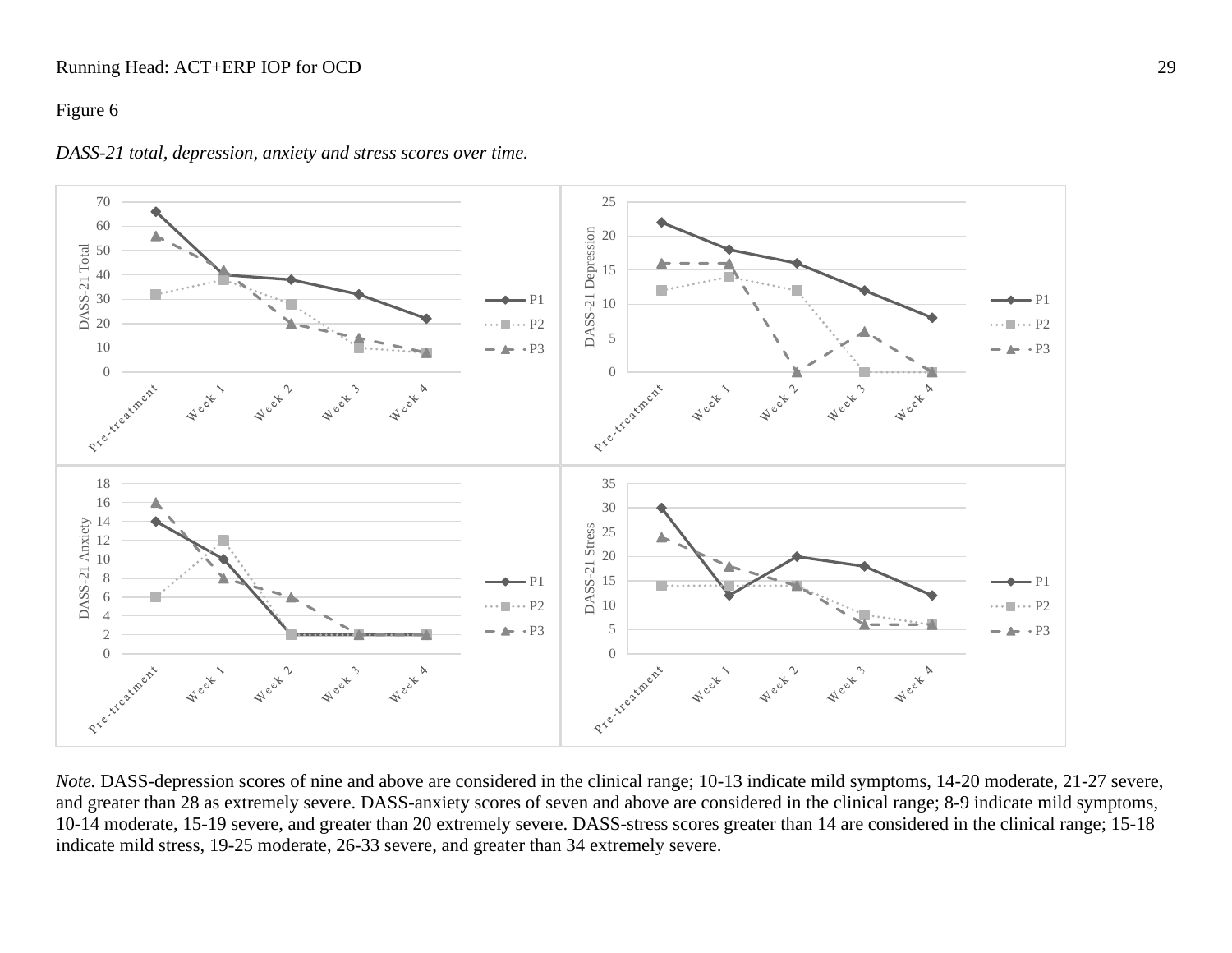## Table 1

*Aggregate means and standard deviations for all three participants at pre-treatment and posttreatment.*

| Timepoint     | C-YBOCS<br>M(SD) | AFQ-Y<br>M(SD) | DASS-D<br>M(SD) | DASS-A<br>M(SD) | DASS-S<br>M(SD) |
|---------------|------------------|----------------|-----------------|-----------------|-----------------|
| Pre-treatment | 27.67(1.69)      | 38.33 (11.81)  | 16.67(4.1)      | 12(4.32)        | 22.67(6.59)     |
| Posttreatment | 14.83 (2.24)     | 9(1.41)        | 2.67(4.61)      | 2(0)            | 8 (2.82)        |

*Note.* CY-BOCS = Child Yale-Brown Obsessive Compulsive Scale; AFQ-Y = Avoidance and Fusion Questionnaire for Youth; DASS-D = Depression, Anxiety, and Stress Scale – Depression; DASS-A = Depression, Anxiety, and Stress Scale – Anxiety; DASS-S = Depression, Anxiety, and Stress Scale – Stress.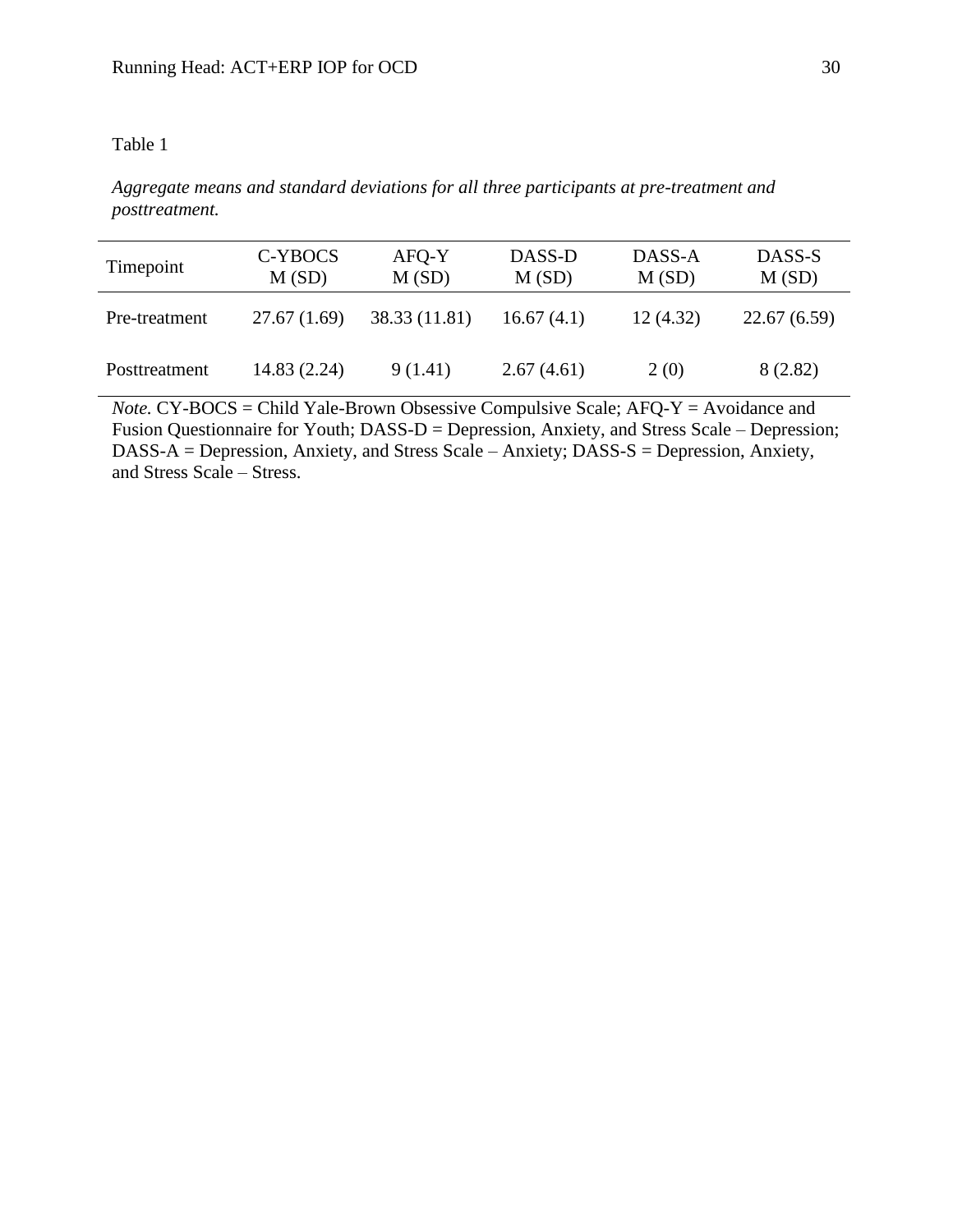## Table 2

## *Pre- and post-treatment scores for OCD severity for all participants.*

|                |               | CY-BOCS<br>total |               | CY-BOCS<br>obsessions | CY-BOCS<br>compulsions |               |  |
|----------------|---------------|------------------|---------------|-----------------------|------------------------|---------------|--|
| Participant    | Pre-treatment | Posttreatment    | Pre-treatment | Posttreatment         | Pre-<br>treatment      | Posttreatment |  |
| P <sub>1</sub> | 26            | 17.5             | 13            | 8.5                   | 13                     |               |  |
| P <sub>2</sub> | 27            | 15               | 13            | 7.5                   | 14                     | 7.5           |  |
| P <sub>3</sub> | 30            | 12               | 15            |                       | 15                     |               |  |

*Note.* Bold scores indicate moderate or severe levels of OCD. CY-BOCS = Child Yale-Brown Obsessive Compulsive Scale.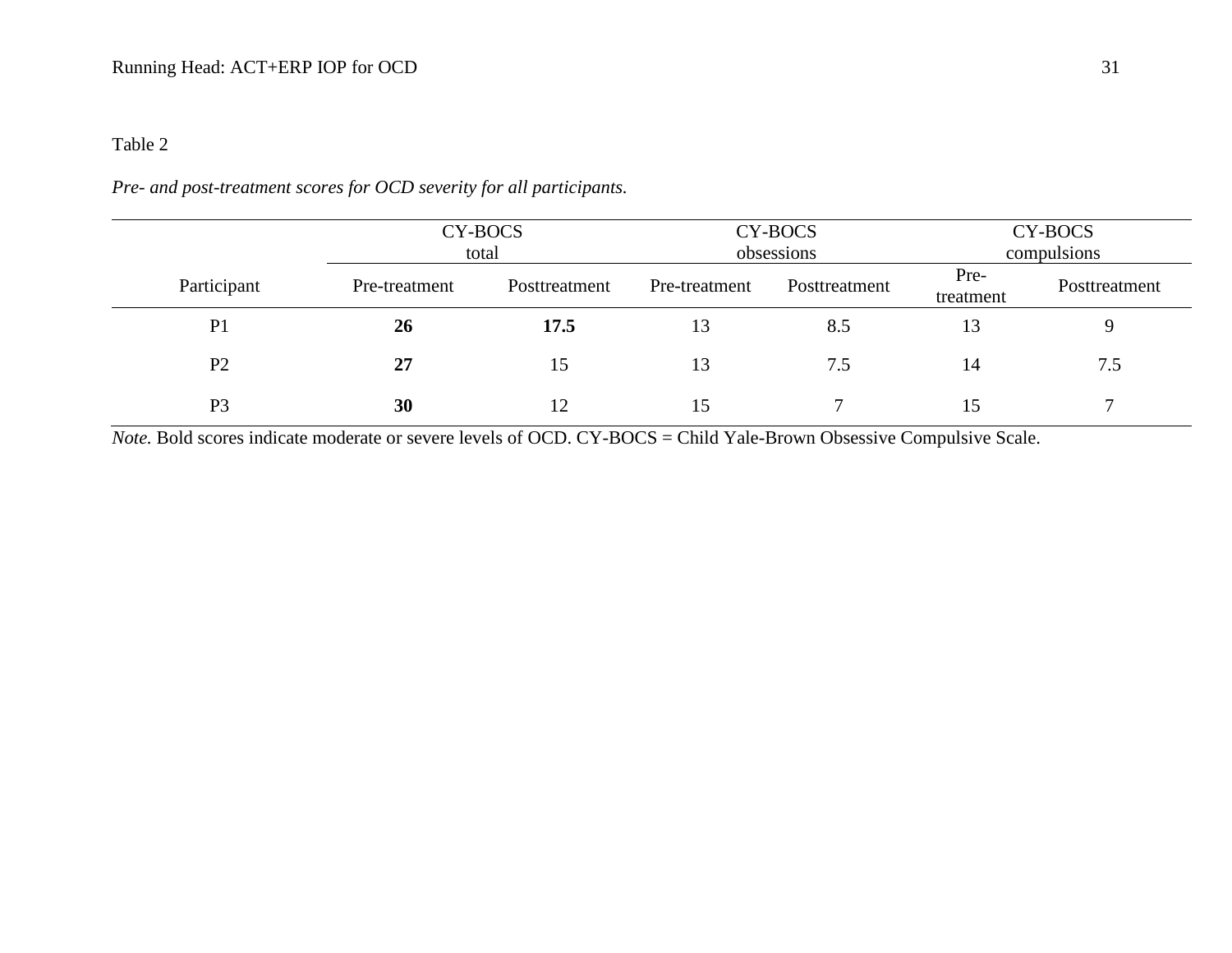## Table 3

|                |     | AFQ-Y |     | DASS-21<br>total |     | DASS-21<br>stress |     | DASS-21<br>anxiety |     | DASS-21<br>depression |  |
|----------------|-----|-------|-----|------------------|-----|-------------------|-----|--------------------|-----|-----------------------|--|
| Participant    | Pre | Post  | Pre | Post             | Pre | Post              | Pre | Post               | Pre | Post                  |  |
| P <sub>1</sub> | 31  |       | 66  | 22               | 30  | 12                | 14  |                    | 22  |                       |  |
| P <sub>2</sub> | 29  | 11    | 32  | 8                | 14  | <sub>b</sub>      |     |                    |     |                       |  |
| P <sub>3</sub> | 55  | 8     | 56  | 8                | 24  | $\mathfrak b$     | 16  |                    | 16  |                       |  |

*Pre- and posttreatment scores for all secondary outcomes in all participants.*

*Note*: Bold values indicate scores in clinical range. AFQ-Y = Avoidance and Fusion Questionnaire for Youth, DASS-21 = Depression, Anxiety and Stress Scale.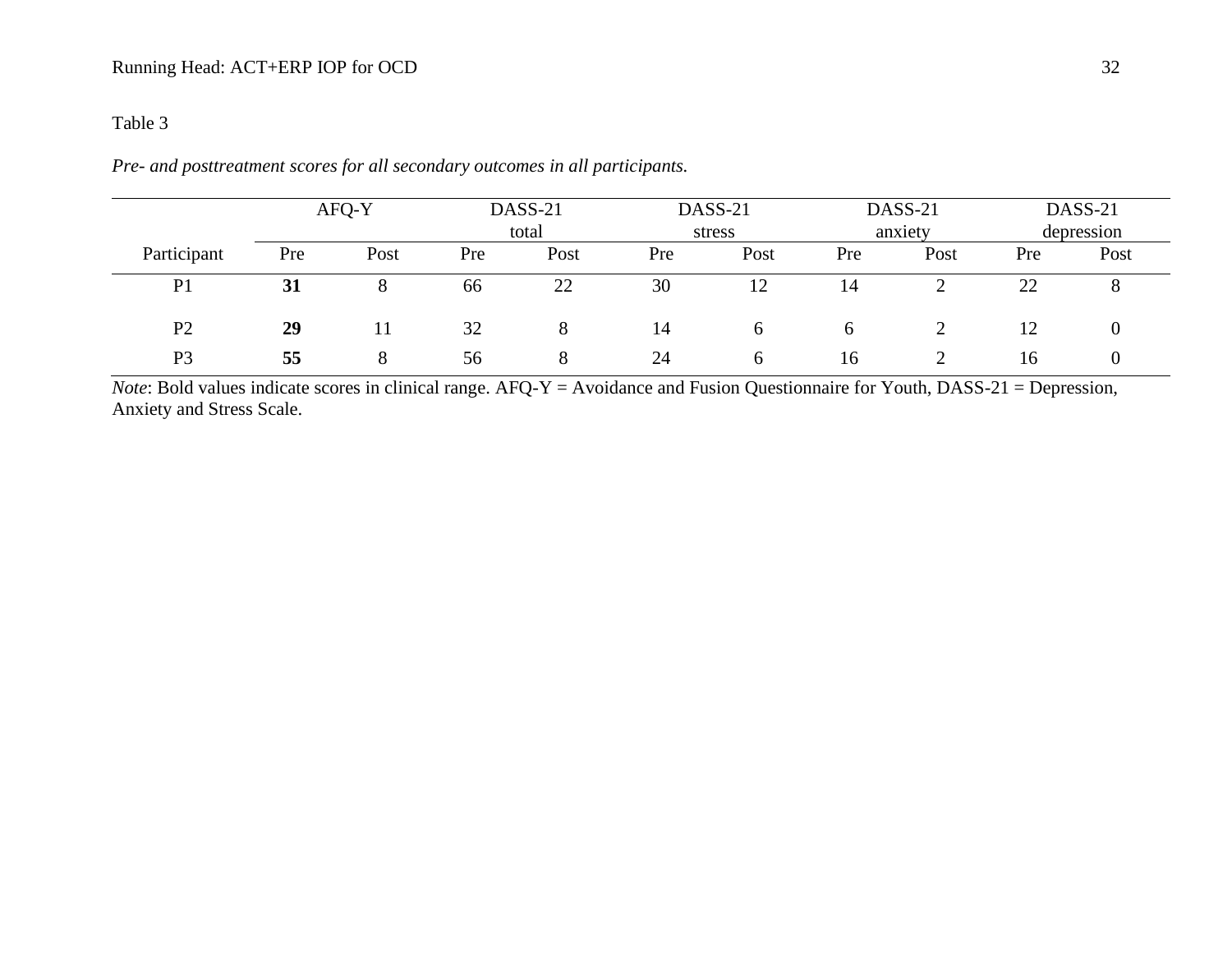### **References**

- Armstrong, A. B., Morrison, K. L., & Twohig, M. P. (2013). A preliminary investigation of acceptance and commitment therapy for adolescent obsessive-compulsive disorder. *Journal of Cognitive Psychotherapy, 27*(2), 175-190.
- Bluett, E. J., Homan, K. J., Morrison, K. L., Levin, M. E., & Twohig, M. P. (2014). Acceptance and commitment therapy for anxiety and OCD spectrum disorders: An empirical review. *Journal of Anxiety Disorders*, *28*(6), 612-624.
- Clarke, K., Patterson, P., McDonald, F. E., Wakefield, C. E., Sansom-Daly, U., & Zebrack, B. (2020). *The development and process evaluation of a 3-day acceptance and commitment therapy group program for adolescent cancer survivors.* Paper presented at the Child & Youth Care Forum.
- Deacon, B., & Abramowitz, J. (2006). A pilot study of two-day cognitive-behavioral therapy for panic disorder. *Behaviour Research and Therapy, 44*(6), 807-817.
- Foa, E. B., Yadin, E., & Lichner, T. K. (2012). *Exposure and response (ritual) prevention for obsessive compulsive disorder: Therapist guide*: Oxford University Press.
- Gallo, K. P., Chan, P. T., Buzzella, B. A., Whitton, S. W., & Pincus, D. B. (2012). The impact of an 8-day intensive treatment for adolescent panic disorder and agoraphobia on comorbid diagnoses. *Behavior Therapy, 43*(1), 153-159.
- Gaudiano, B. A., Ellenberg, S., Ostrove, B., Johnson, J., Mueser, K. T., Furman, M., & Miller, I. W. (2020). Feasibility and preliminary effects of implementing acceptance and commitment therapy for inpatients with psychotic-spectrum disorders in a clinical psychiatric intensive care setting. *Journal of Cognitive Psychotherapy, 34*(1), 80-96.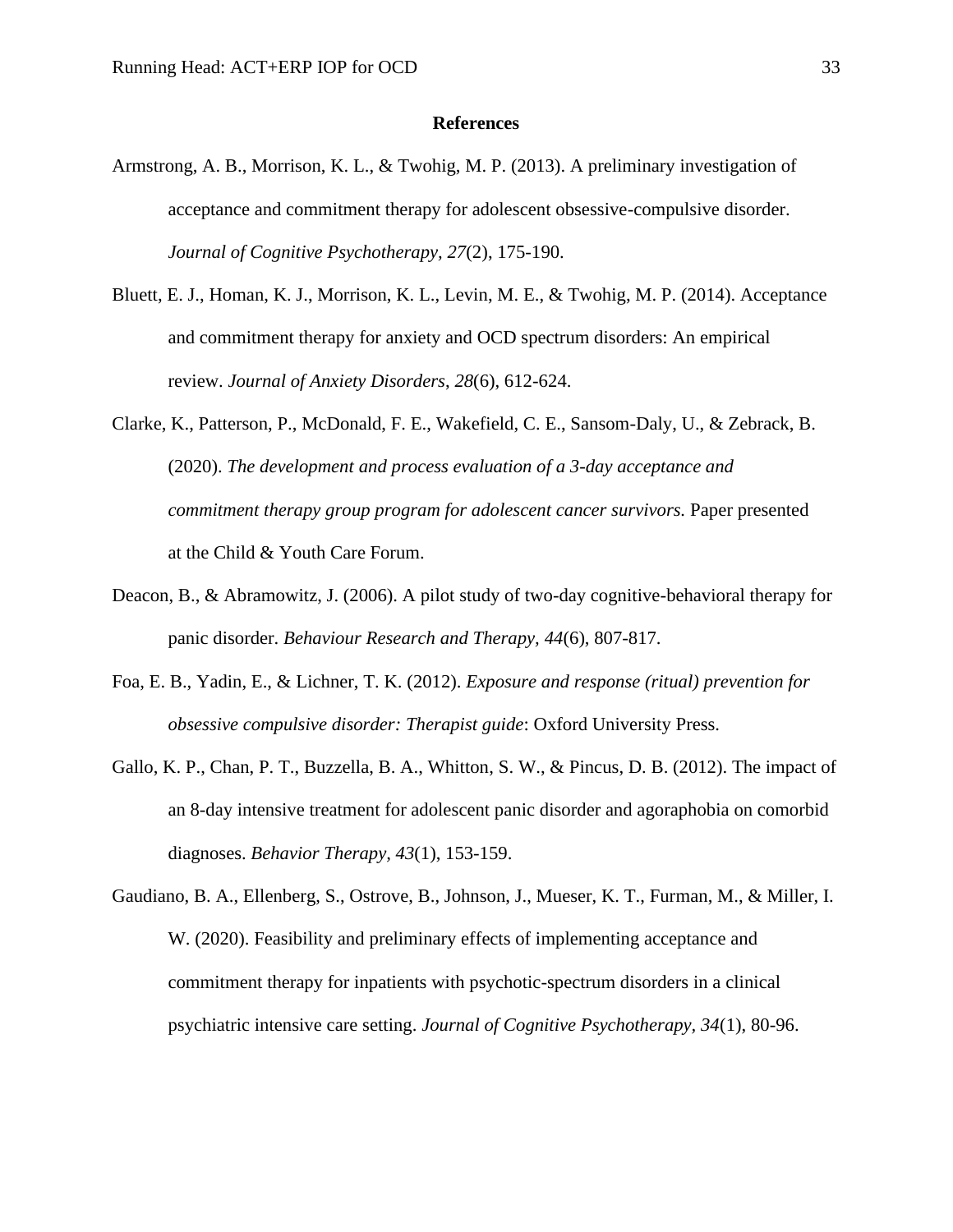- Geller, D. A., & March, J. (2012). Practice parameter for the assessment and treatment of children and adolescents with obsessive-compulsive disorder. *Journal of the American Academy of Child & Adolescent Psychiatry*, *51*(1), 98-113.
- Gloster, A. T., Walder, N., Levin, M., Twohig, M., & Karekla, M. (2020). The empirical status of acceptance and commitment therapy: A review of meta-analyses. *Journal of Contextual Behavioral Science*, *18*, 181-192.
- Guo, S., Rozenman, M., Bennett, S. M., Peris, T. S., & Bergman, R. L. (2020). Flexible adaptation of evidence-based treatment principles and practices in an intensive outpatient setting for pediatric OCD. *Evidence-Based Practice in Child and Adolescent Mental Health*, *5*(3), 301-321.
- Hancock, K. M., Swain, J., Hainsworth, C. J., Dixon, A. L., Koo, S., & Munro, K. (2018). Acceptance and commitment therapy versus cognitive behavior therapy for children with anxiety: Outcomes of a randomized controlled trial. *Journal of Clinical Child & Adolescent Psychology*, *47*(2), 296-311.
- Hayes, L. L., & Ciarrochi, J. V. (2015). *The thriving adolescent: Using acceptance and commitment therapy and positive psychology to help teens manage emotions, achieve goals, and build connection*. New Harbinger Publications.
- Jacobson, N. S., & Truax, P. (1991). Clinical significance: A statistical approach to defining meaningful change in psychotherapy research. *Journal of Consulting and Clinical Psychology*, *59*, 12–19. https://doi.org/10.1037/0022-006X.59.1.12
- Kemani, M. K., Kanstrup, M., Jordan, A., Caes, L., & Gauntlett-Gilbert, J. (2018). Evaluation of an intensive interdisciplinary pain treatment based on acceptance and commitment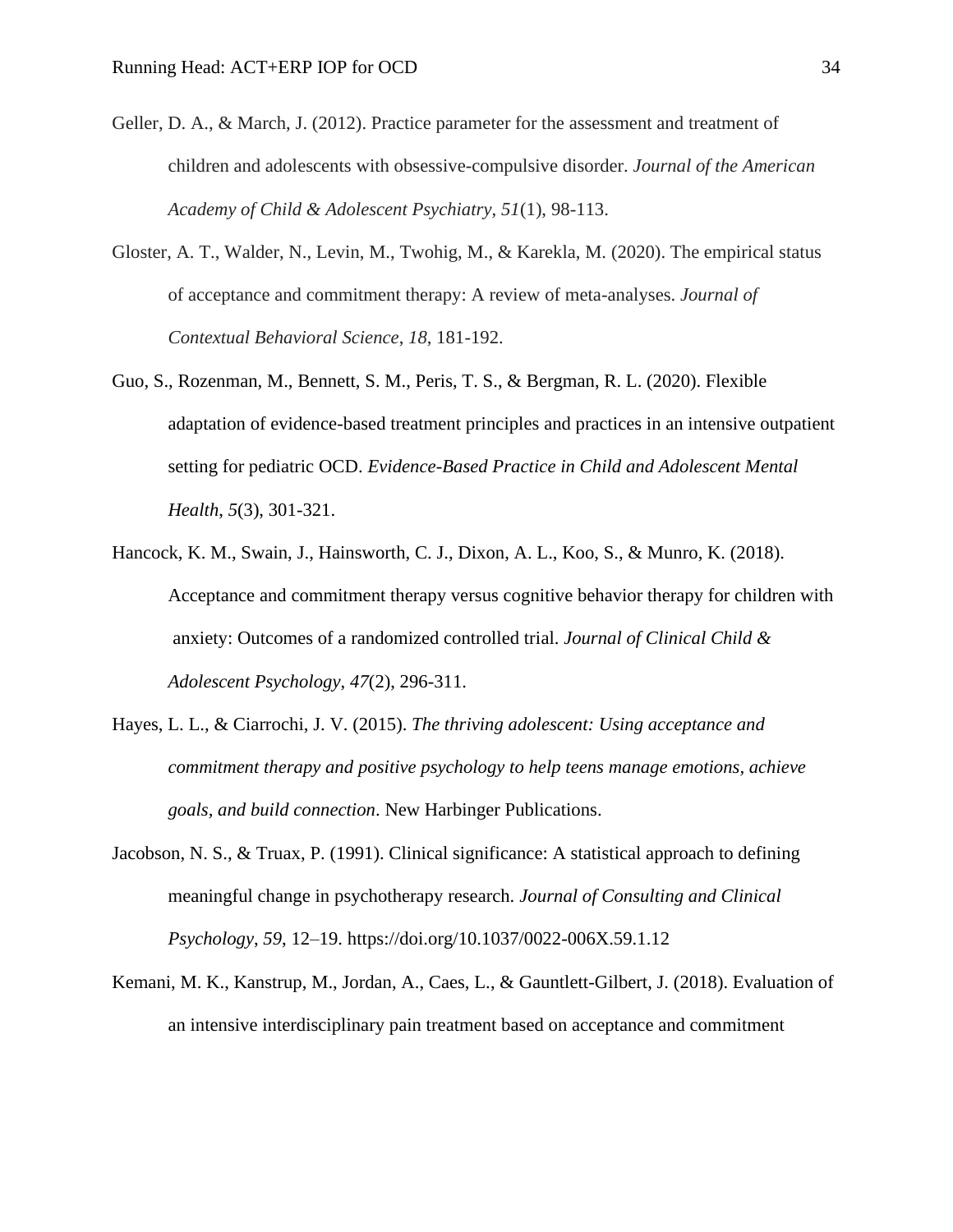therapy for adolescents with chronic pain and their parents: A nonrandomized clinical trial. *Journal of Pediatric Psychology, 43*(9), 981-994.

- Le, M. T. H., Tran, T. D., Holton, S., Nguyen, H. T., Wolfe, R., & Fisher, J. (2017). Reliability, convergent validity and factor structure of the DASS-21 in a sample of Vietnamese adolescents. *PloS one*, *12*(7), e0180557.
- Levitt, J. T., Brown, T. A., Orsillo, S. M., & Barlow, D. H. (2004). The effects of acceptance versus suppression of emotion on subjective and psychophysiological response to carbon dioxide challenge in patients with panic disorder. *Behavior Therapy*, *35*(4), 747-766.
- Lewin, A. B., Storch, E. A., Merlo, L. J., Adkins, J. W., Murphy, T., & Geffken, G. A. (2005). Intensive cognitive behavioral therapy for pediatric obsessive compulsive disorder: A treatment protocol for mental health providers. *Psychological Services, 2*(2), 91.
- Lewin, A. B., Piacentini, J., De Nadai, A. S., Jones, A. M., Peris, T. S., Geffken, G. R., ... & Storch, E. A. (2014). Defining clinical severity in pediatric obsessive-compulsive disorder. *Psychological Assessment*, *26*(2), 679.
- Lovibond, S.H. & Lovibond, P.F. (1995). Manual for the Depression Anxiety & Stress Scales. (2nd Ed.) Sydney: Psychology Foundation.
- McGuire, J. F., Piacentini, J., Lewin, A. B., Brennan, E. A., Murphy, T. K., & Storch, E. A. (2015). A meta‐analysis of cognitive behavior therapy and medication for child obsessive–compulsive disorder: Moderators of treatment efficacy, response, and remission. *Depression and Anxiety*, *32*(8), 580-593.
- Micali, N., Heyman, I., Perez, M., Hilton, K., Nakatani, E., Turner, C., & Mataix-Cols, D. (2010). Long-term outcomes of obsessive–compulsive disorder: Follow-up of 142 children and adolescents. *The British Journal of Psychiatry*, *197*(2), 128-134.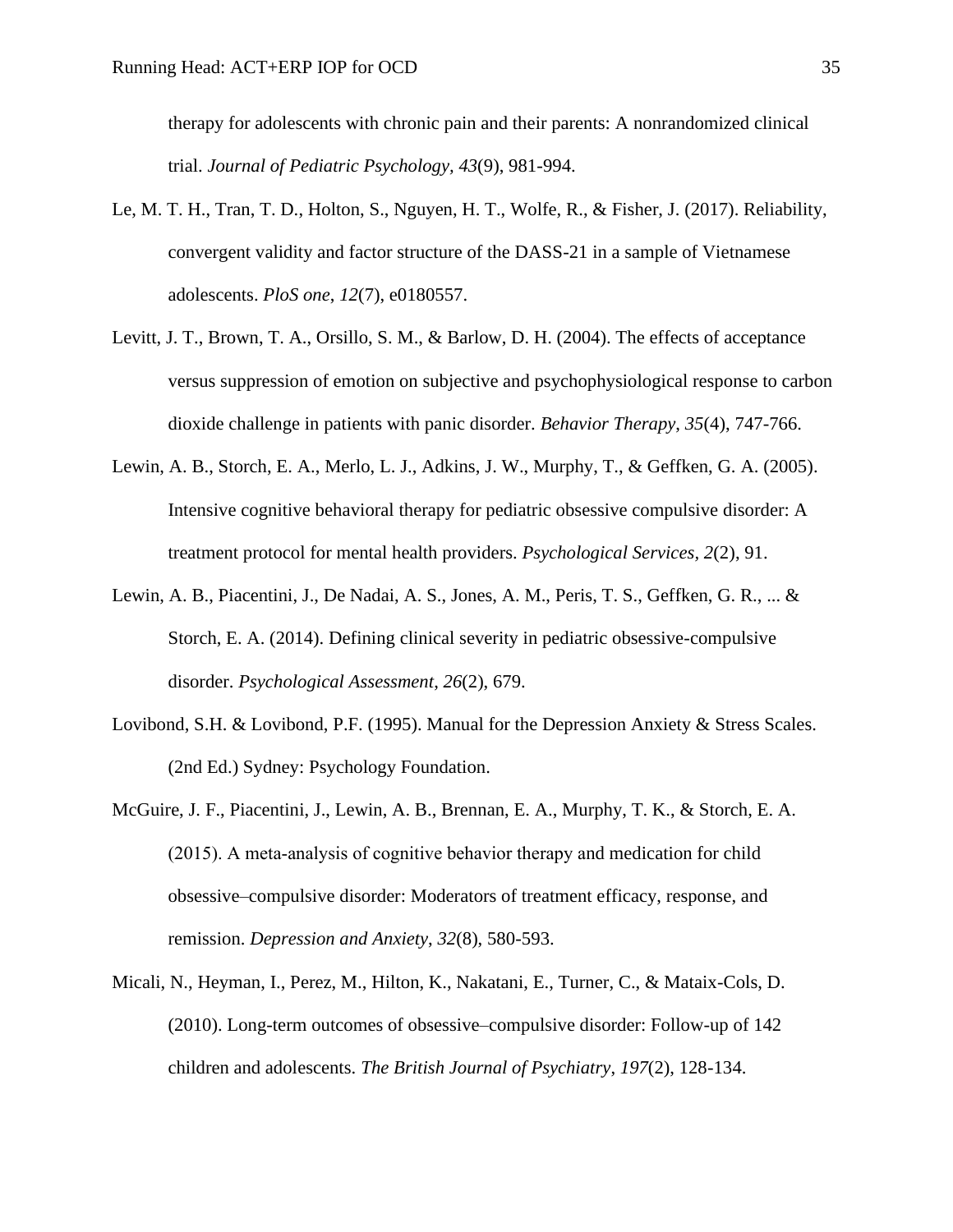- Ong, C. W., Blakey, S. M., Smith, B. M., Morrison, K. L., Bluett, E. J., Abramowitz, J. S., & Twohig, M. P. (2020). Moderators and processes of change in traditional exposure and response prevention (ERP) versus acceptance and commitment therapy-informed ERP for obsessive-compulsive disorder. *Journal of Obsessive-Compulsive and Related Disorders*, *24*, 100499.
- Öst, L.-G., Riise, E. N., Wergeland, G. J., Hansen, B., & Kvale, G. (2016). Cognitive behavioral and pharmacological treatments of OCD in children: A systematic review and metaanalysis. *Journal of Anxiety Disorders*, *43*, 58-69.
- Reid, A. M., Garner, L. E., Van Kirk, N., Gironda, C., Krompinger, J. W., Brennan, B. P., ... & Elias, J. A. (2017). How willing are you? Willingness as a predictor of change during treatment of adults with obsessive–compulsive disorder. *Depression and Anxiety*, *34*(11), 1057-1064.
- Ronk, F. R., Korman, J. R., Hooke, G. R., & Page, A. C. (2013). Assessing clinical significance of treatment outcomes using the DASS-21. *Psychological Assessment, 25*(4), 1103-1110. doi:10.1037/a0033100
- Shabani, M. J., Mohsenabadi, H., Omidi, A., Lee, E. B., Twohig, M. P., Ahmadvand, A., & Zanjani, Z. (2019). An Iranian study of group acceptance and commitment therapy versus group cognitive behavioral therapy for adolescents with obsessive-compulsive disorder on an optimal dose of selective serotonin reuptake inhibitors. *Journal of Obsessive-Compulsive and Related Disorders, 22*, 100440.
- Stewart, S. E., Geller, D. A., Jenike, M., Pauls, D., Shaw, D., Mullin, B., & Faraone, S. V. (2004). Long‐term outcome of pediatric obsessive–compulsive disorder: A meta‐analysis and qualitative review of the literature. *Acta Psychiatrica Scandinavica*, *110*(1), 4-13.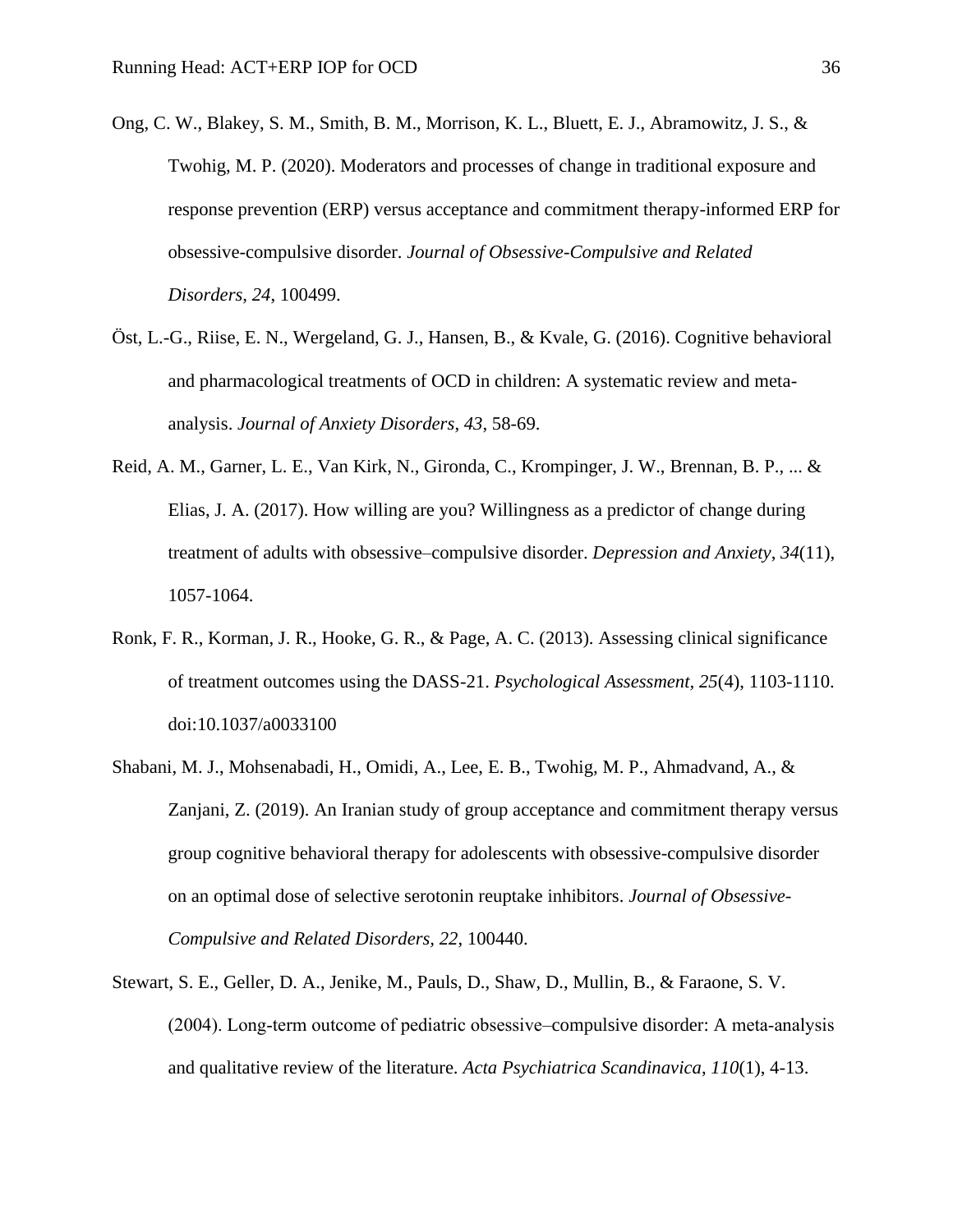- Storch, E. A., Geffken, G. R., Merlo, L. J., Mann, G., Duke, D., Munson, M., . . . Goodman, W. K. (2007). Family-based cognitive-behavioral therapy for pediatric obsessive-compulsive disorder: Comparison of intensive and weekly approaches. *Journal of the American Academy of Child & Adolescent Psychiatry, 46*(4), 469-478.
- Storch, E. A., Lewin, A. B., De Nadai, A. S., & Murphy, T. K. (2010). Defining treatment response and remission in obsessive-compulsive disorder: A signal detection analysis of the Children's Yale-Brown Obsessive Compulsive Scale. *Journal of the American Academy of Child & Adolescent Psychiatry, 49*(7), 708-717.
- Storch, E. A., Mariaskin, A., & Murphy, T. K. (2009). Psychotherapy for obsessive-compulsive disorder. *Current Psychiatry Reports, 11*(4), 296-301.
- Twohig, M. P., Abramowitz, J. S., Smith, B. M., Fabricant, L. E., Jacoby, R. J., Morrison, K. L., . . . Lederman, T. (2018). Adding acceptance and commitment therapy to exposure and response prevention for obsessive-compulsive disorder: A randomized controlled trial. *Behaviour Research and Therapy*.
- Twohig, M. P., Abramowitz, J. S., Bluett, E. J., Fabricant, L. E., Jacoby, R. J., Morrison, K. L., ... & Smith, B. M. (2015). Exposure therapy for OCD from an acceptance and commitment therapy (ACT) framework. *Journal of Obsessive-Compulsive and Related Disorders*, *6*, 167-173.
- Twohig, M. P., Vilardaga, J. C. P., Levin, M. E., & Hayes, S. C. (2015). Changes in psychological flexibility during acceptance and commitment therapy for obsessive compulsive disorder. *Journal of Contextual Behavioral Science*, *4*(3), 196-202.